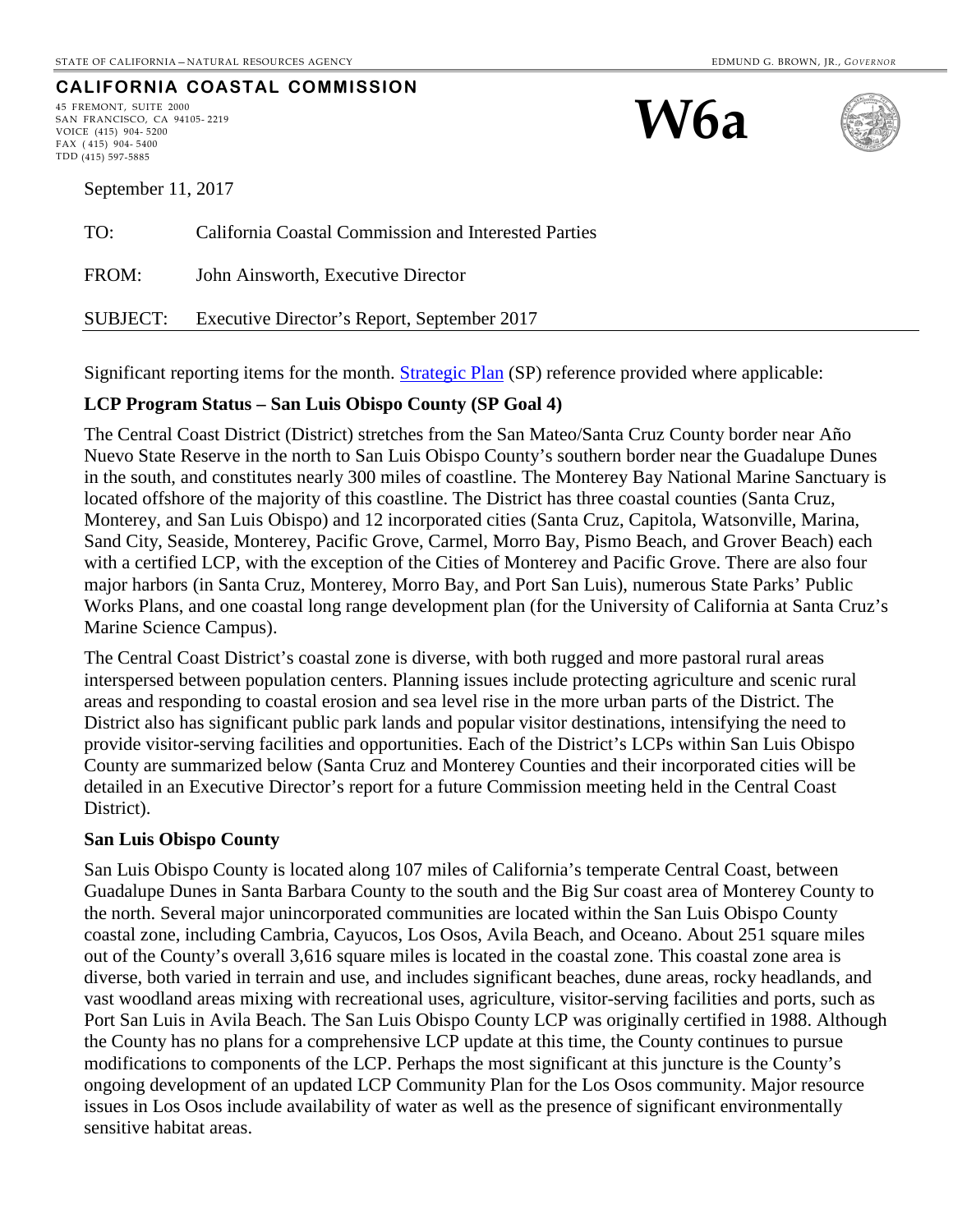There are three cities within San Luis Obispo County with certified LCPs: Morro Bay, Pismo Beach and Grover Beach. Each of these is discussed below.

# **City of Morro Bay**

The City of Morro Bay is located in San Luis Obispo County between the unincorporated areas of Cayucos and Los Osos. The City is approximately six square miles in size and includes large portions of the Morro Bay Estuary, Morro Bay State Park, and Atascadero Beach State Park. Almost all of Morro Bay is located within the coastal zone. Morro Bay provides a large number of important visitor-serving and recreational facilities, and is a popular visitor destination point along the Central Coast. Most of these facilities are concentrated along the bayfront area known as the Embarcadero, which abuts a commercial fishing and recreational boating harbor. Many significant coastal visual resources are located within Morro Bay including Morro Rock, the Morro Bay Estuary, and the surrounding foothills. Additionally, developed portions of Morro Bay, particularly the harbor facilities along the Embarcadero, constitute significant scenic aspects of the City. Morro Bay's LCP was first certified in October 1982, and it was last significantly updated in 1995. The City has recently been awarded several grants to help support a new LCP update effort, including to address coastal hazards, the development of a new wastewater treatment plant, potential reuse at and around the former Morro Bay Power Plant site, and continued enhancement of the visitor-serving and recreational areas at and along the Embarcadero. In particular, by leveraging grant funds from the Ocean Protection Council and two grant rounds from the Commission, the City has completed a sea level rise vulnerability assessment, and is working to complete technical studies related to environmentally sensitive habitat areas within the Morro Bay estuary, lateral access opportunities, an inventory of lower-cost accommodations, and the modelling and evaluation of possible sea level rise adaptation strategies. Commission staff continues to work closely with the City on this LCP update effort.

# **City of Pismo Beach**

The City of Pismo Beach stretches along the shoreline for approximately seven miles, and most of the City lies within the coastal zone. The northwestern half of the City is generally confined by steep hillsides that rise to 1,000 feet in some areas and form a magnificent open-space backdrop to the City's northern neighborhoods and the beaches below. A series of recreational beaches stretch to the south, ultimately connecting to and including the beach and dune areas associated with the Oceano Dunes State Vehicular Recreational Area. Mobile home parks, RV parks, and camping areas extend along many of these beaches. North of the downtown, the shore is lined with steep cliffs up to 100 feet above ocean level. Much of this area nearest downtown is developed with larger hotels and restaurants. The remainder of the City is generally made up of the downtown area and residential neighborhoods with smaller beach oriented cottages and apartments in southern Shell Beach and the downtown area, and larger and newer homes and condos east of Highways 1 and 101 and in the northern Shell Beach and Palisades areas. Significant public access is available along much of the City's bluffs, with trail connections extending to the Avila Beach area to the north and to the City of Grover Beach to the south. Pismo Beach's LCP was first certified in 1984, and it was last significantly updated in 1993. The City received a Round 4 LCP Grant in August 2017 to complete technical studies and to draft LCP provisions related to sea level rise, short-term rentals, and lowcost visitor-serving accommodations. This project is intended to be the first phase of a broader effort to update the City's LCP.

# **City of Grover Beach**

The City of Grover Beach is located in southern San Luis Obispo County, just south of the City of Pismo Beach and north of the unincorporated community of Oceano. The City's coastal zone is roughly one-half square mile in size. The coastal zone is generally bisected by Highway 1, with the beach, dunes, and visitor-serving facilities of Pismo State Beach on the west side of the highway, and urbanized residential, commercial, and industrial neighborhoods on the east side of the highway. The City's LCP was originally certified in 1982. The LCP was updated in January 2000, and was recently comprehensively updated in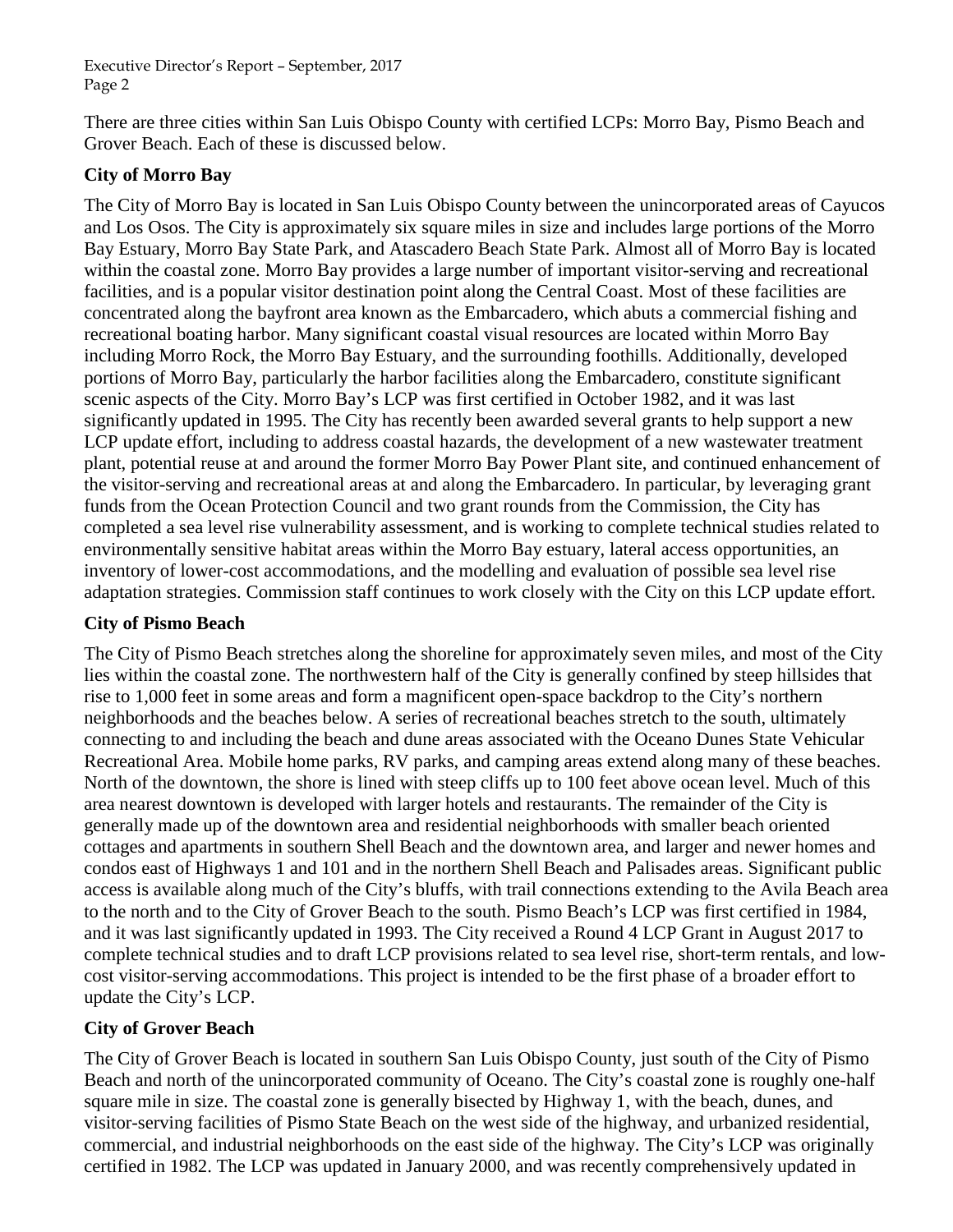August of 2014. The 2014 update included new protections for environmentally sensitive habitat, including wetlands and other sensitive habitats; new provisions to address sea level rise and flood hazards; and the re-zoning of parcels located within the urbanized portion of the coastal zone to accommodate additional visitor-serving development. After extensive collaboration between City and Commission staff, the comprehensive update was approved by the Commission as submitted by the City.



# **Sea Level Guidance Implementation and Outreach (SP 3.1)**

Commission staff have been providing regular outreach and training sessions to support implementation of the Commission's Sea Level Rise (SLR) Guidance and in support of LCP Grant work. In August staff participated in several events:

# **Development in the Coastal Zone in an Era of Rising Seas - SF & LA County Bar Association**

On August 15<sup>th</sup>, Chief Counsel Chris Pederson participated in a panel presentation entitled "Development in the Coastal Zone in an Era of Rising Seas." The Bar Association of San Francisco and the Los Angeles County Bar Association co-sponsored the event.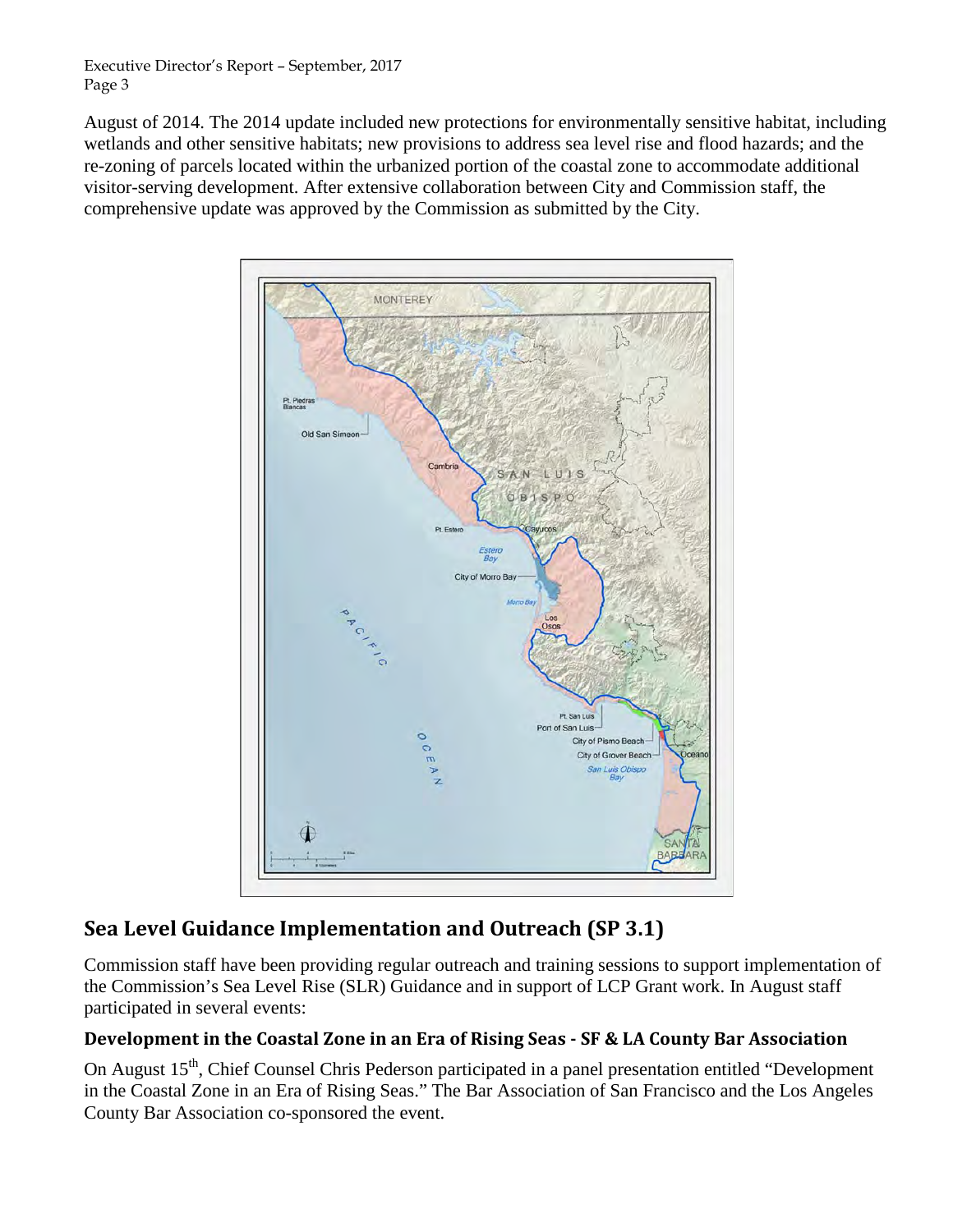# **Summit for the Central Coast Climate Collaborative.**

On August 23rd, Coastal Commission staff attended the Inaugural Summit for the Central Coast Climate Collaborative. This climate collaborative includes the coastal counties from Santa Cruz through Ventura, as well as San Benito. Like other climate collaboratives throughout the state, it is intended to engage community leaders to address climate change mitigation, adaptation, and resilience at the regional level. The Inaugural Summit brought together state and local climate leaders to discuss regional climate change vulnerabilities, as well as challenges and lessons learned from other climate collaboratives.

# **Meetings and Events**

## **Association of Women in Water, Energy and the Environment**

On August 24<sup>th</sup> Legislative Director, Sarah Christie participated in a panel discussion at the Association of Women in Water, Energy and the Environment meeting in Monterey Park. She gave a presentation on the history of Proposition 20 and the Coastal Act.

# **Draft Coastal Commission Tribal Consultation Policy**

On August 18, 2017, Commission staff circulated a Draft Coastal Commission Tribal Consultation Policy, with a cover letter, to each of the 200 tribal representatives on the mailing list that the Native American Heritage Commission provided us. The cover letter requested feedback from the Tribes within 30 days of their receipt of the Policy. We have since received feedback indicating that tribes will be commenting, although we haven't yet received substantive comments. Once we get the feedback from the Tribes, we will schedule two public hearings for consideration of the policy - one in southern California and one in northern California. When we do, we will list the comments, respond to them, and make any modifications to the Policy that may be warranted, based on the comments.

# **Status of Draft Coastal Commission Environmental Justice Policy & Staff Training**

On Tuesday, Sept. 5<sup>th</sup> in Sacramento the Commission's Environmental Justice (EJ) team and members of the Commission's management team completed our first EJ training. This was a joint training with the State Lands Commission EJ team members and management.

The training was conducted by five trainers from Cal EPA, the Office of Environmental Health Hazard Assessment and Cal Recycle who discussed the history and principles of EJ, key legislation, case studies and best practices for outreach. They demonstrated how to use mapping and screening tools such as CalEnviroScreen to identify vulnerable communities and assess population characteristics. The trainers also talked at length about outreach and communication techniques and applications in the Commission's work.

Staff is also been preparing for a public EJ webinar on October 24 specifically targeted for EJ groups across the state. The webinar will provide an introduction to the Commission's EJ efforts and outreach plan to develop an EJ policy. After the webinar is concluded, the newly trained EJ Team members will begin the outreach phase to solicit feedback for the new Commission EJ policy.

The current EJ outreach work plan timeline is to begin statewide outreach in October, and continue with focused outreach from November 2017 through April 2018. Feedback and comments will be integrated into a draft policy which will be brought to the Commission in the summer of 2018. This is the current working framework, however, before we fully commit to this timeline, we want to hear from participants in the webinar to get their input.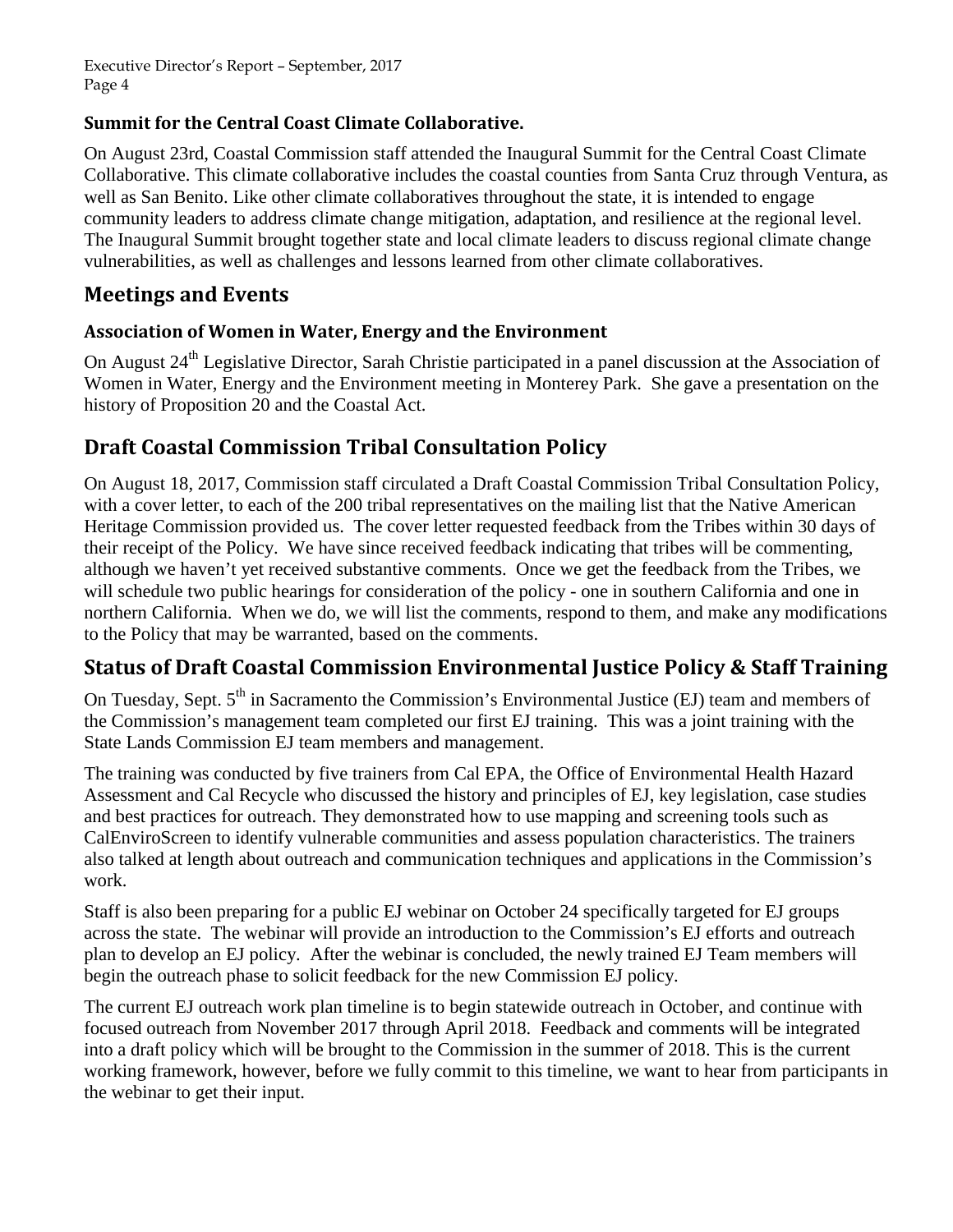# **LCP Grant Status Reports (SP 4.1 & 4.2)**

The Commission LCP Grants awarded for FY 2014-2015 (Round 2) are nearing completion, work has begun on the Round 3 grants, and the Round 4 grants will be executed soon. For the 13 Round 2 grants, there has been a significant amount of sea level rise technical work, as well as LCP policy development and public outreach (see *Attachment A*). For the 14 Round 3 grants, work programs have been finalized and work has begun (see **Attachment B**).

# **Coastal Clean Up Day, September 16th**

Reminder that on Saturday, September  $16<sup>th</sup>$ , the Commission will be celebrating the 33<sup>rd</sup> Annual California Coastal Cleanup Day. This is the Commission's largest public event, drawing more than 60,000 volunteers to California's beaches and inland waterways every year. Since the Commission began Coastal Cleanup Day in 1985, it has grown to become the state's largest annual volunteer event, and when combined with the International Coastal Cleanup, organized by the Ocean Conservancy, the largest such event in the world. During the past 32 years, over 1.4 million volunteers have removed over 23 million pounds of trash, helping to keep our state's beaches and ocean free of debris at the end of the beach-going season. The Cleanup is a fantastic entry point for Californians, young and old, and from across the spectrum of our population, to learn about coastal stewardship, the Commission's role in protecting our coast, and how they can become further involved in our efforts to keep the California coast clean, safe, and open to everyone. This will be the Commission's largest cleanup to date, covering 55 of California's 58 counties. More information about Cleanup Day, including a comprehensive site map of cleanup locations around the state, is available on the Commission's public education webpage [here.](https://www.coastal.ca.gov/publiced/ccd/cleanup/#/map)

The three weeks following Coastal Cleanup Day are celebrated as "Coastweeks," and the Coastal Commission creates a calendar of events related to the coast and inland waterways taking place all over California. Hundreds of events are included, hosted by many organizations and local governments. Groups can continue to submit events to PE staff to be included in the event calendar ([http://www.coastal.ca.gov/publiced/coastweeks\)](http://www.coastal.ca.gov/publiced/coastweeks).



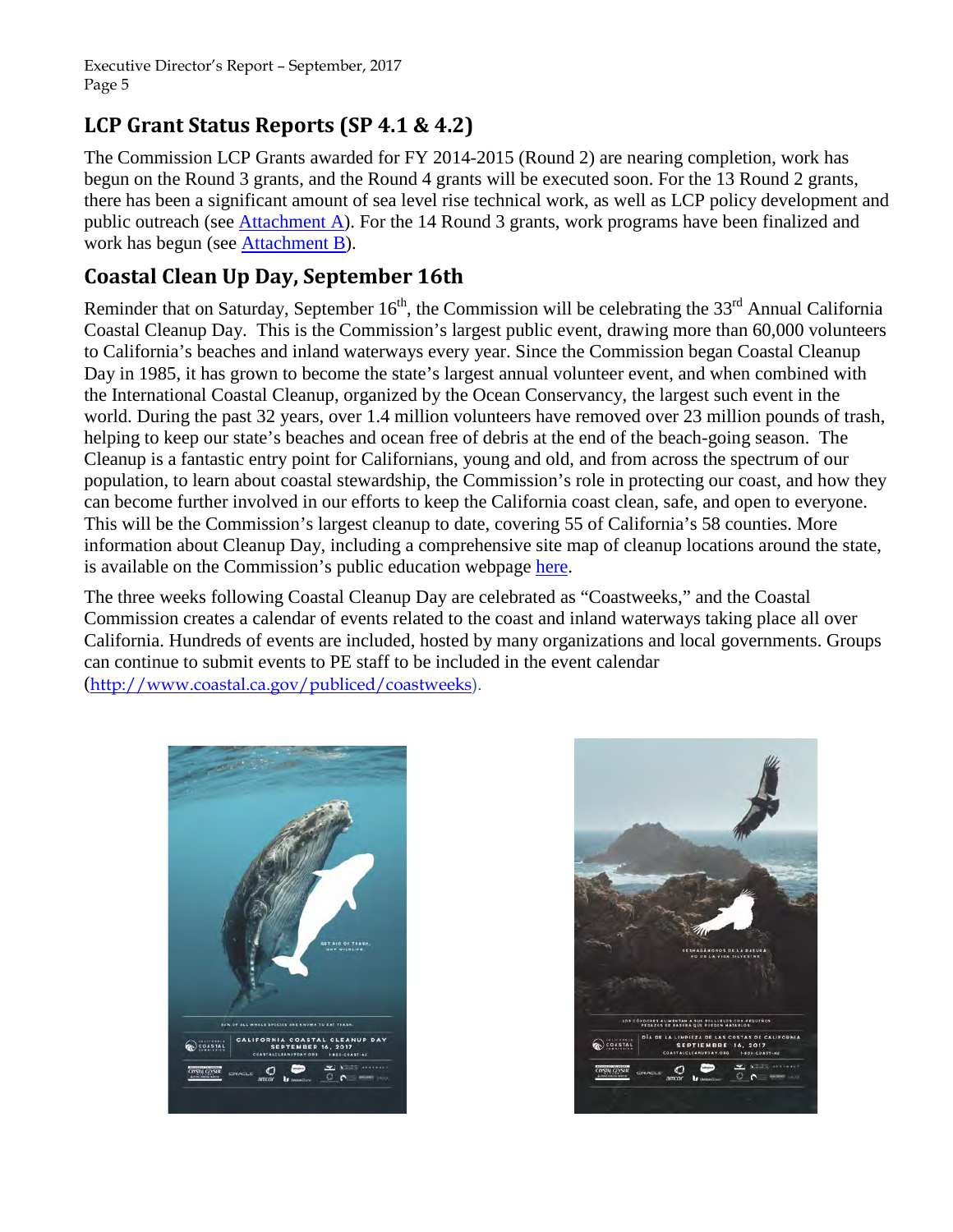# **Coastal Trail Videos (SP 1.4)**

The Coastal Commission funded a series of short videos about segments of the California Coastal Trail along California's coast. The videos are produced by Rigler Creative with support of a Commission Whale Tail grant and grants from the Coastal Conservancy to the International Documentary Association. This series of videos about the coastal trail originally started at the San Diego border and the producers are working their way up the coast. Last year the series focused on the central coast. This year the video series continues north from San Francisco up through Sonoma County. The new videos have now just started to be posted at [https://www.kcet.org/shows/california-coastal-trail.](https://www.kcet.org/shows/california-coastal-trail) The new videos are also available through the Commission's website, the Public Education YouTube channel, and on social media.

This month we are highlighting the video featuring the Moonstone Beach segment of the Coastal Trail in Cambria:

[https://www.kcet.org/shows/california-coastal-trail/moonstone-beach-where-elephant-seals-roam.](https://www.kcet.org/shows/california-coastal-trail/moonstone-beach-where-elephant-seals-roam)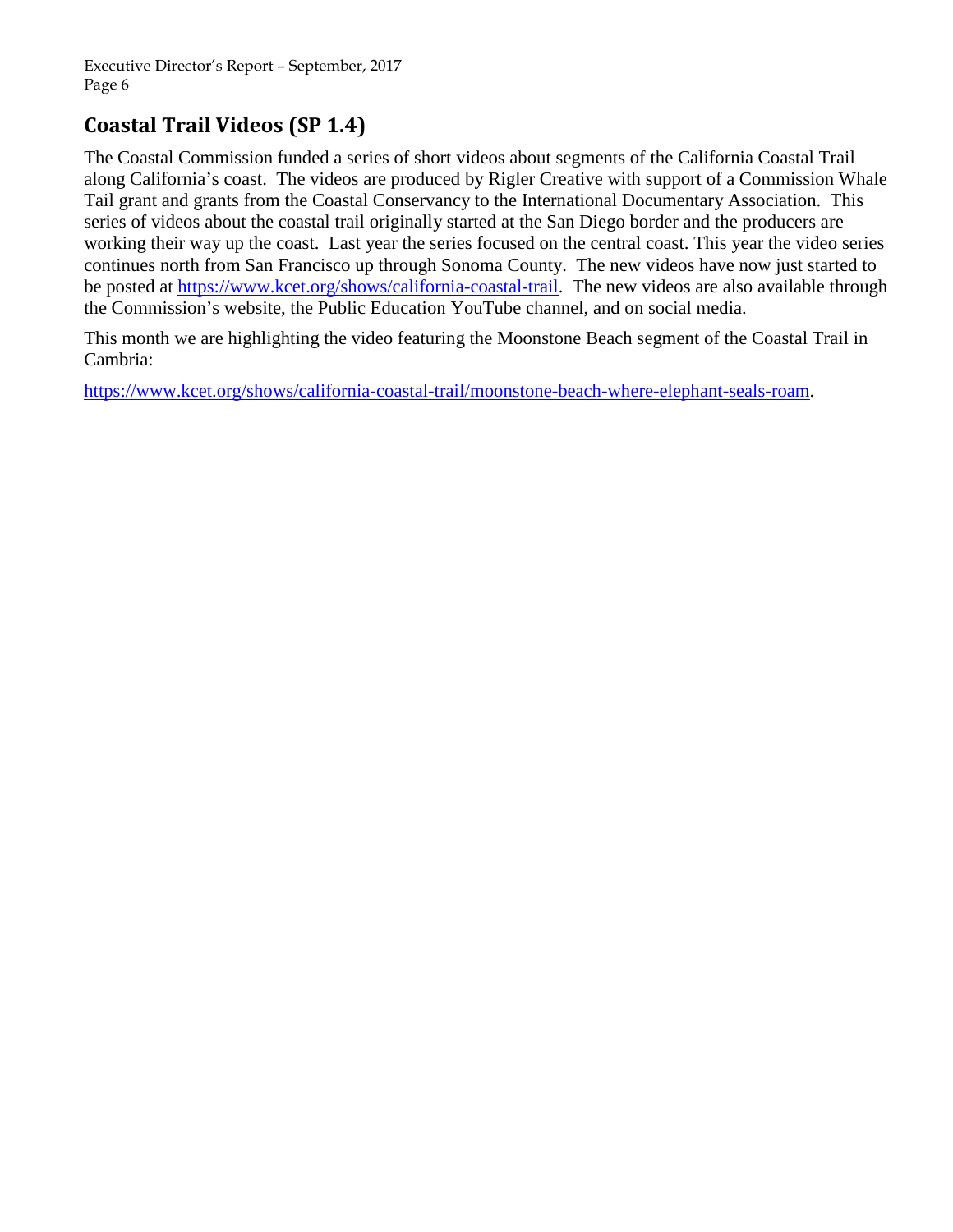#### **CALIFORNIA COASTAL COMMISSION**





### **ATTACHMENT A**

## <span id="page-6-0"></span>**8th Status Report on Round 2 Local Coastal Program Grants**

*The following is a summary of the work completed under the 13 Local Coastal Program Grant agreements (listed from North to South) awarded in Fiscal Year 2014-2015 from April 1, 2015 through June 30, 2017. Funds spent up to June 30, 2017 total \$1,484,520.64 of \$2,015,750.00 awarded.*

- **1) Humboldt County**  *Grant Total \$125,000*
	- **Project Summary:** Humboldt County will complete a comprehensive update of the Humboldt Bay Area Plan, which was certified in 1982 and governs the use of approximately 21,500 acres of land around Humboldt Bay and over 20 miles of Pacific coastline. The Local Coastal Program (LCP) update includes regional coordination with the Cities of Eureka and Arcata (two local governments that hold jurisdiction within the Humboldt Bay Coastal Zone and are in the process of updating their own LCPs), establishing baseline environmental and community conditions, completing a sea level rise risk assessment, and directing policy initiatives to give priority protection for coastal-dependent land uses. The grant will also support Humboldt Bay-wide tsunami safety planning and foster public engagement.
	- **Work Completed:** The County has continued to coordinate closely with the Humboldt Bay Sea Level Rise Adaptation Planning Working Group and with Coastal Commission district staff (Task 1) in preparation of the Baseline Conditions and Sea Level Rise Sensitivity Analysis Report that is underway (Task 2). The County also co-sponsored a workshop on Adapting to Sea Level Rise on Humboldt's Agricultural Land, with participants discussing sea level rise projections, impacts to agriculture, adaptation strategies, and planning and permitting. In preparation of developing SLR policy options (Task 4), the County has reviewed the Commission's SLR policy guidance and has coordinated with its public works department to obtain input on risk assessment approaches related to hazard mapping. Public outreach has also been maintained through an informational website displaying the LCP update process for community members and interested parties; more recently, the County has publicized the upcoming forum on Adapting to Sea Level Rise on Humboldt Bay's Agricultural Lands, scheduled for early May. For Humboldt Bay-wide tsunami safety planning (Task 3), the County has continued to coordinate with the National Oceanic and Atmospheric Administration regarding Tsunami Ready Status for unincorporated communities in Humboldt County, as well as meeting with regional agencies and stakeholders to discuss new tsunami mapping techniques and modelling. Lastly, the County is working with Commission Staff to amend its grant agreement and extend its work program out until December 2018.
	- **Grant Term:** April 27, 2015 April 30, 2018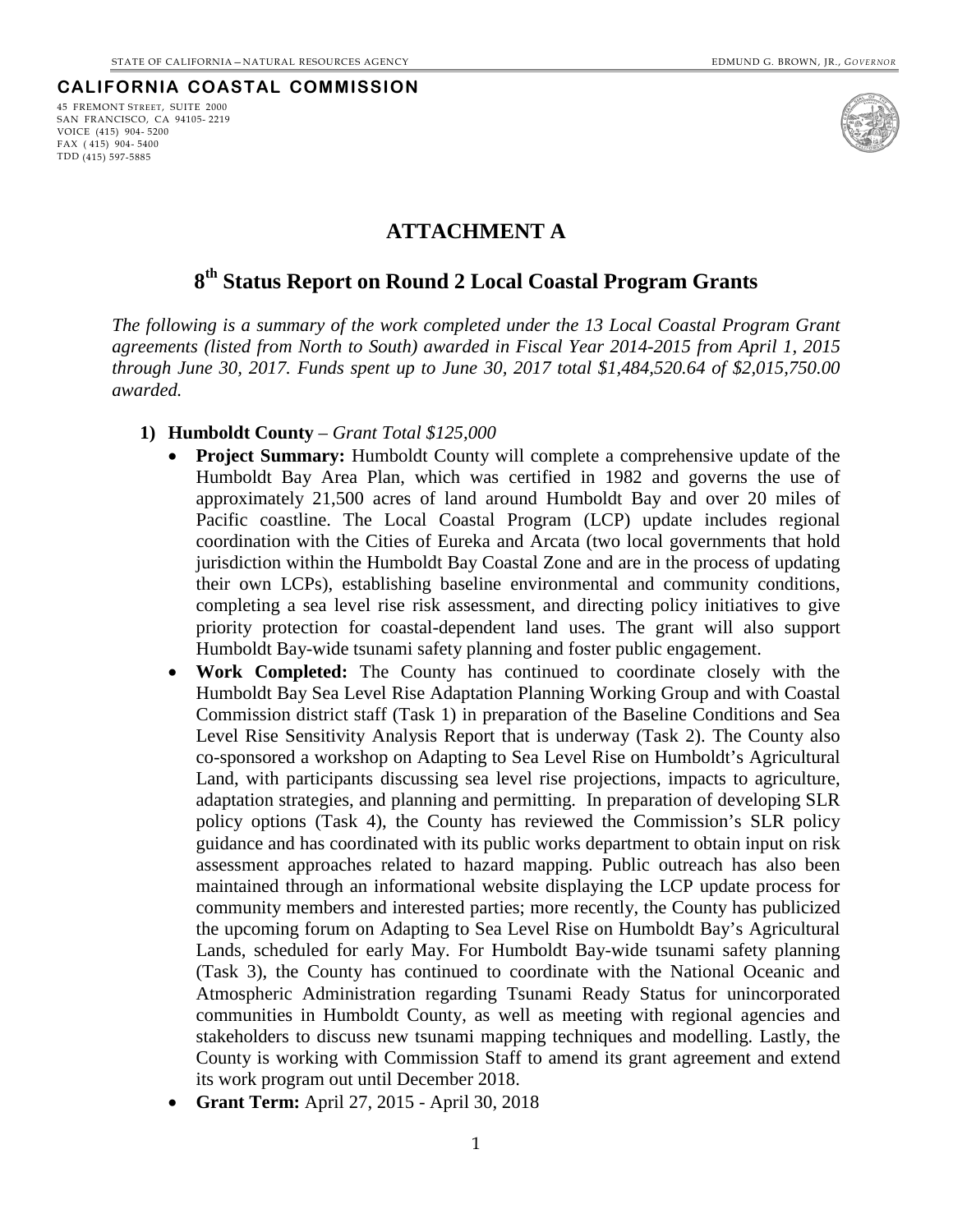# **2) City of Trinidad** – *Grant Total \$80,000*

- **Project Summary:** The City of Trinidad will complete a comprehensive update of its Local Coastal Program (LCP) to address climate change and current community conditions. The grant project includes: certification of the Trinidad Harbor Area of Deferred Certification; development of a cultural resources element of the Land Use Plan, with an emphasis on the Tsurai Study Area, and incorporation of policies and recommendations of the Tsurai Management Plan; integration of policies and adaptation measures to address the impacts of climate change, and in particular sea level rise; coordination and consultation with Coastal Commission staff and other stakeholders; revision of the Implementation Plan; and adoption and certification of the LCP.
- **Work Completed:** The City of Trinidad has continued with its efforts to coordinate with targeted stakeholders over the LCP update process, with two recent meetings held on the Harbor Area (Task 1). The City has also continued to respond to inquiries from the public and has provided regular updates to the Planning Commission and the City Council, while public informational sessions have been held to respond to General Plan and LCP-related inquiries from community advocacy groups, such as the Trinidad Rancheria (Task 1). Data collection and analysis of local climate change and adaptation resources has been completed (Task 2). This has resulted in the draft Climate Change Vulnerability Report being posted online, with sea level rise and tsunami hazard maps now completed (Task 2). The City has also worked to identify where Climate Change is already addressed in the LCP and has drafted additional policies and recommendations based on the Vulnerability Reports to incorporate into the LCP (Task 2). The City has also completed and submitted a draft of its Needs Assessment for the Implementation Plan (IP), with no additional work occurring this quarter (Task 3). The City has also continued to consult with (and encourage further input from) Tribal entities for the purpose of incorporating the Tsurai Management Plan into the LCP. The City has met with the Tsurai Ancestral Society, the Yurok Tribe and the Trinidad Rancheria over the development of a Cultural Resources Element in the LUP (Task 4). The City has also coordinated with relevant stakeholders in the development of policies and regulations for the Trinidad Harbor Area of Deferred Certification, with a stakeholder contact list developed and research on Tribal Trust transfer issues drafted (Task 5). For its work on updating the LCP (Task 6), the City has commenced with updating individual LCP policies related to public access and recreation. Lastly, the City has worked with Commission Staff to amend its grant agreement and extend the grant term to October 2018 to allow for more time to complete the grant project.
- **Grant Term:** April 13, 2015 October 31, 2018

## **3) City and County of San Francisco** – *Grant Total \$173,750*

• **Project Summary:** The City and County of San Francisco will amend its Local Coastal Program (LCP) to reflect the Ocean Beach Master Plan (2012), as well as add more general policies to address sea level rise adaptation. LCP policies will be based on best available science, including the Federal Emergency Management Agency and San Francisco Public Utilities Commission sea level rise and coastal flood hazard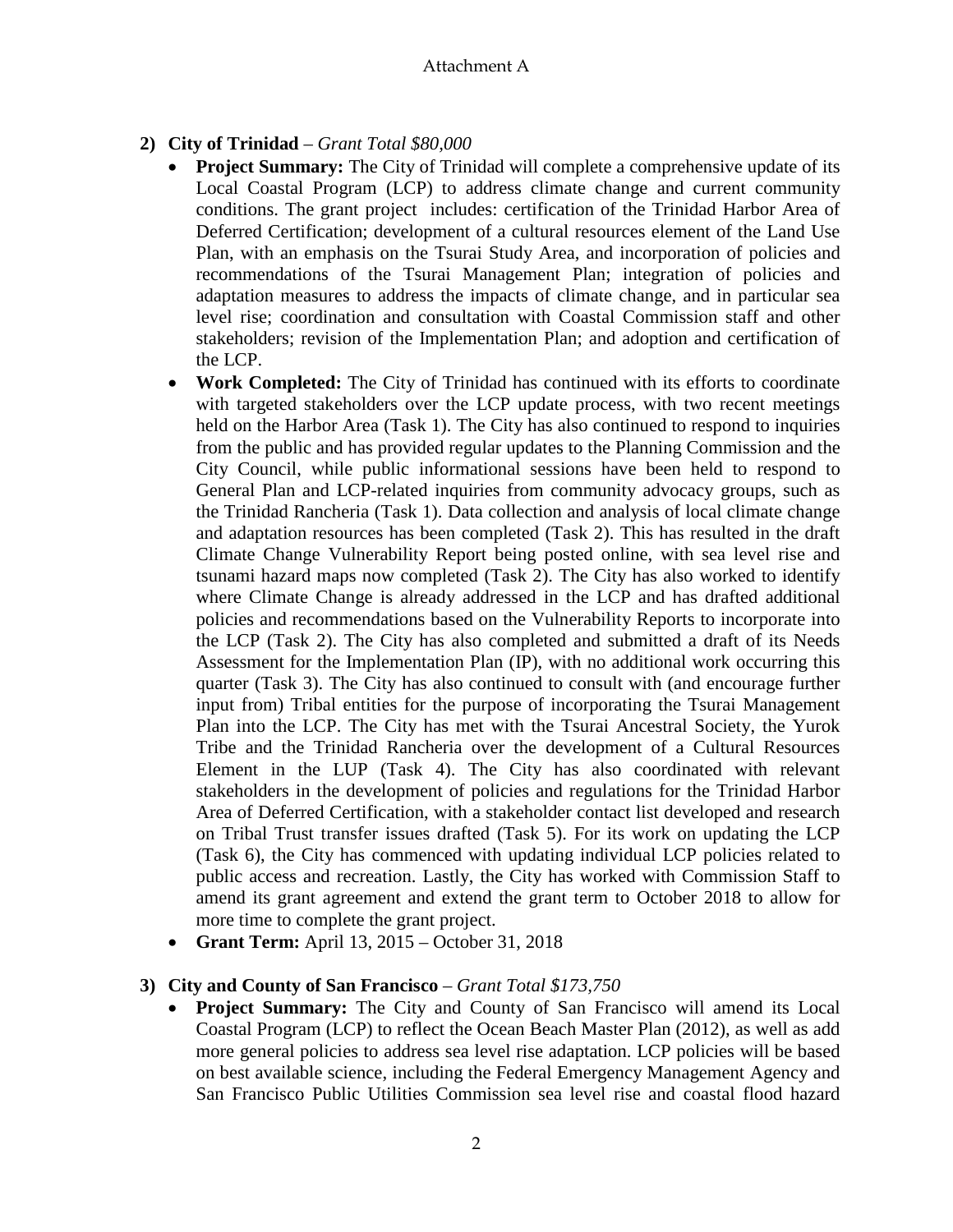studies and adopted guidance from the National Research Council and Coastal Commission. The LCP Amendment includes an extensive public outreach component, a review of existing data and assessments on sea level rise (SLR), policy development, and submittal of the LCP Amendment to the Coastal Commission.

- **Work Completed:** The City and County of San Francisco has completed its Public and Agency Engagement Plan (Task 1), including the engagement vision, goals, and objectives. The strategy of the Public and Agency Engagement Plan is to establish communication and public participation programs to be implemented by the City and County during the LCP Amendment process, while also representing a continuation of the Ocean Beach Master Plan's multi-stakeholder engagement process. Recent public and agency engagement-related activities include a public engagement meeting held in May 2017. The City and County has also completed a final draft of the Existing Data and Analysis summary, including technical LCP appendices (Task 2). In collaboration with FEMA, the City and County has also obtained data and maps for its completed FEMA Open Coast SLR Pilot Study. The City and County has also developed draft policy language for its LCP Amendment and submitted a draft to the Planning Commission and Coastal Commission in May 2017 (Task 3). For the approval process of the LCP Amendment, the City and County has submitted its Planning Commission Hearing Packet, which was approved in March 2017. The City and County is currently working with Commission Staff on potential revisions (Task 4).
- **Grant Term:** May 1, 2015 December 31, 2017

## **4) City of Monterey** – *Grant Total \$235,000*

- **Project Summary:** The City of Monterey will prepare a new Local Coastal Program (LCP) that consolidates five coastal planning subareas – Cannery Row, Harbor, Del Monte Beach, Skyline and Laguna Grande – into one LCP for the City. The grant project includes a public outreach program; an existing conditions and issues assessment encompassing risks from sea level rise, tsunamis, flooding, and fire; development of LCP visions and goals; and the preparation of the LCP and it's submittal to the Coastal Commission.
- **Work Completed:** As part of its effort to develop a robust outreach program during the LCP grant project (Task 2), the City of Monterey created a web page, an email notification list, a social media platform, newsletter template, and web-based community questionnaire. The City also held informational sessions as needed with the City's Planning Commission and City Council to discuss the LCP planning process. Numerous public workshops have also been held with topics centering on the LCP planning process, shoreline and intertidal importance, Sea Level Rise (SLR) impacts, and alternative adaptation strategies to address SLR (Task 2). The City has also completed its Existing Conditions Report (Task 3) following its compilation of land use and infrastructure data, setting SLR projection ranges for its planning area, and identifying potential physical SLR impacts and risks to coastal resources. The key findings of the Existing Conditions Report include the following findings: that coastal hazards with five feet of SLR pose a greater risk to the City than a FEMA mapped 500 year storm event; that coastal flooding poses the largest vulnerability to public transportation in the City; and that most existing hazardous material storage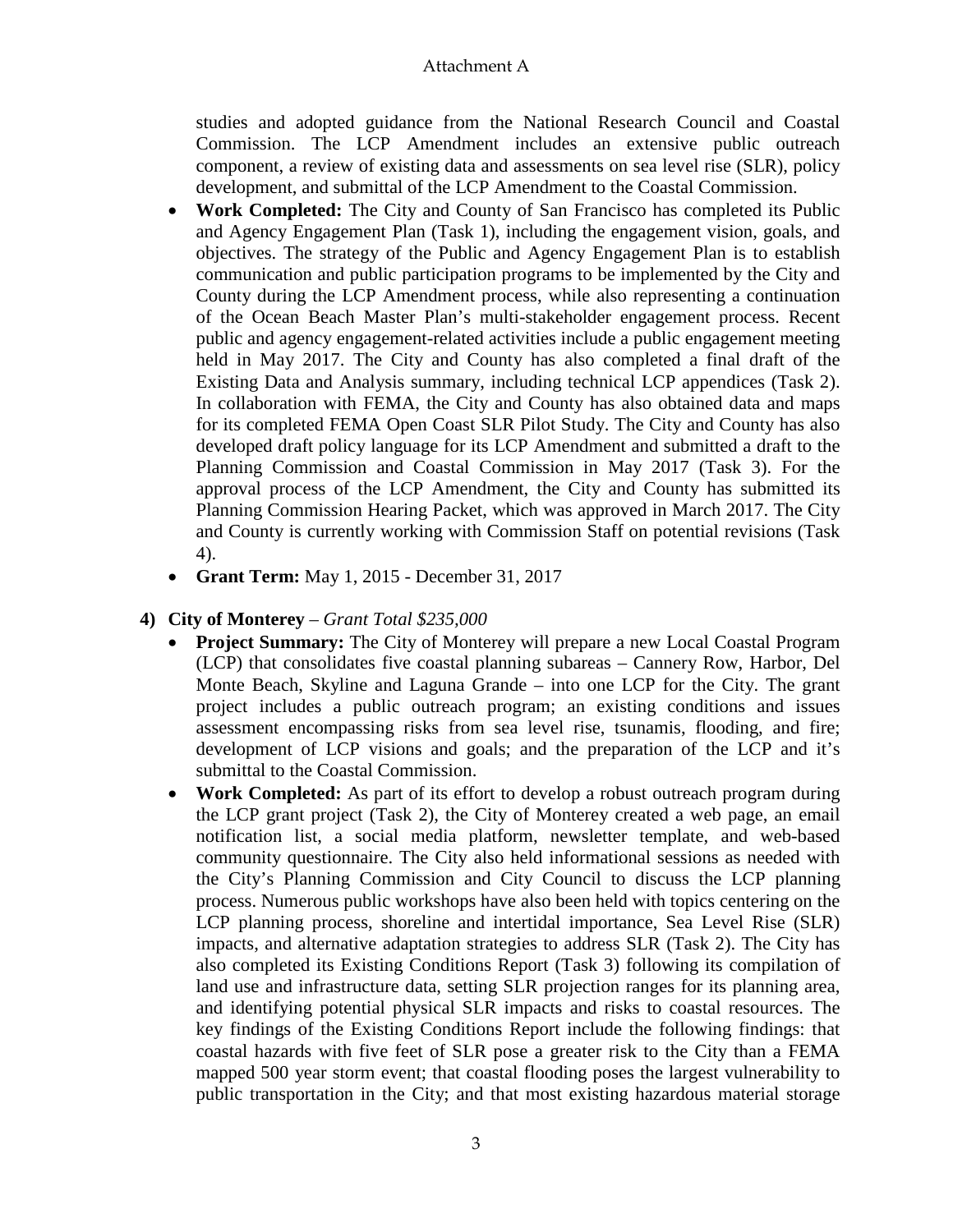areas are located in the harbor and are associated with coastal dependent uses. The City has also completed its Vision, Goals and Objectives Report (Task 4) to represent the community's general direction on LCP planning topics. The Alternatives Report (Task 5) is also completed and includes alternative LCP policies, including adaptation measures, to address Climate Change. The City has also completed an administrative draft LCP Outline, a draft Land Use Plan and has commenced refining the LCP in preparation of releasing the Public Review Draft LCP (Task 6). An administrative LCP draft is now being reviewed in anticipation of submitting the LCP to the City's Planning Commission and City Council.

• **Grant Term:** May 1, 2015 - December 31, 2017

### **5) City of Morro Bay** – *Grant Total \$147,000*

- **Project Summary:** The City of Morro Bay will complete a comprehensive update of its Local Coastal Program (LCP) and General Plan in accordance with the California Coastal Act and the City's Goals of 2013. The project's primary objective is to provide an updated Land Use Plan (LUP) and Implementation Plan (IP), which will result in a comprehensively updated LCP. The grant project will build off a sea level rise project funded by the Ocean Protection Council (OPC) and includes public engagement; a climate change vulnerability assessment; an issues, opportunities, and constraints study; LUP and IP updates; and certification of the LCP update.
- **Work Completed:** Following a special joint meeting of the City Council, Planning Commission, and the General Plan and Local Coastal Program Advisory Committee (GPAC) in February 2016 to kick off the grant project, the City hired a consultant for grant-related work; held informational meetings to discuss general concepts of the LCP grant project with members of the public; and coordinated with the GPAC to support policy direction and to provide input and guidance to City staff and the consultant team working on the LCP update. Since then, the City has held bimonthly meetings with Commission staff (Task 1). The City has also conducted Sea Level Rise (SLR) and coastal asset stakeholder meetings and presented coastal resilience, shoreline protection, and SLR topics at GPAC meetings (Task 2). The City has also carried out numerous public outreach events (Task 3), including two recent GPAC meetings which covered input on the City's Vulnerability Assessment, updates on the Downtown Waterfront Strategic Plan, as well as a review of the Zoning Code update. For the City's SLR Vulnerability Assessment funded by the OPC (Task 4), the City completed its identification of existing coastal conditions; prepared an inventory of infrastructure and systems potentially affected by SLR; identified SLR scenarios and modeled cumulative effects; and analyzed SLR vulnerability. To complete this task, the City still has to identify an appropriate adaptation policy framework and continue with project-specific collaboration and outreach. The City has also completed its Issues, Opportunities, and Constraints Study (Task 5), with its SLR analysis incorporated as Chapter 3.0 and Appendices A and B of the Community Baseline Assessment (CBA). SLR analysis has also been incorporated throughout the Community Vulnerability and Resilience Assessment (CVRA). The City has also conducted its economic and market analysis, which is included as Chapter 5.0 of the CBA and is integrated throughout the CVRA. For its evaluation efforts pertaining to developing a strategy to create the LCP/GP (Task 6), the City has drafted the key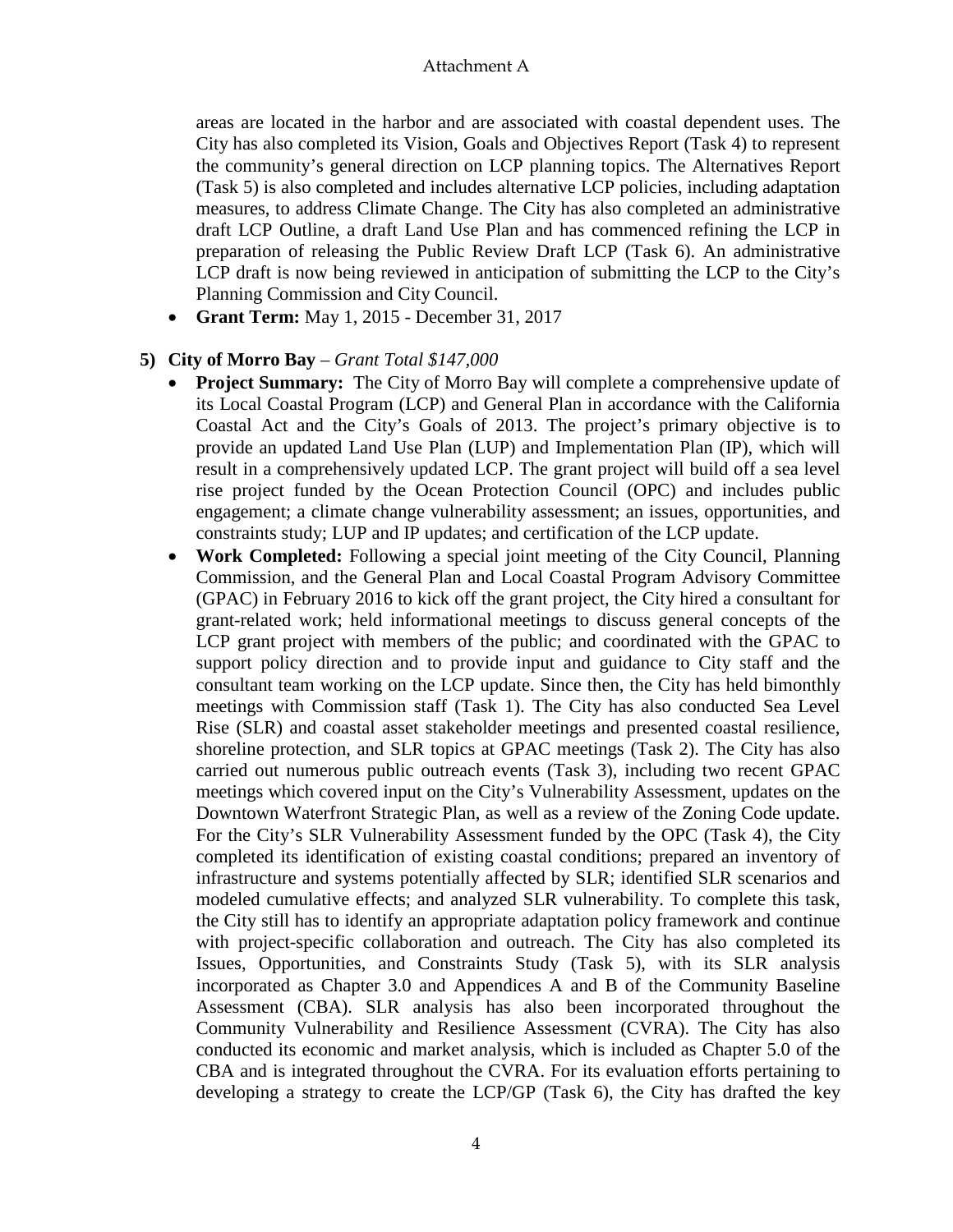issues and policies report, as well as a draft land use map and land use designations, which will be presented to the GPAC in July 2017. The City has also commenced with its consistency analysis between existing General Plan land use classifications and zoning districts as part of its preparation of the Land Use Plan, with land use alternatives completed (Task 7). Work on the Implementing Ordinances (Task 8) progressed following a zoning update that was initiated in March 2017, with zoning code users interviewed and a Zoning Code Diagnosis Memo being drafted.

• **Grant Term:** June 1, 2015 - April 30, 2019

### **6) County of Santa Barbara** – *Grant Total \$183,000*

- **Project Summary:** The County of Santa Barbara will complete an amendment to its LCP to identify and plan for mitigation of potential coastal hazards associated with climate change. The project is comprised of two phases, with the first phase including a coastal hazard modeling and vulnerability assessment based on two regional databases that the County will compile. The second phase includes the development of a Coastal Hazard Adaptation Plan and the LCP amendment.
- **Work Completed:** The County initiated its grant project by holding a kick-off meeting (Task 1) and first stakeholder modeling and mapping meeting (Task 2) in August of 2015, with its most recent stakeholder meeting held in September 2016. In completing the regional resource database (Task 3), the County has collected a variety of information that was digitized into ArcGIS data, including data on demographics, critical infrastructure, coastal habitats, and economic data related to potential future property loss and building damage estimates. An update to the County's Policy and Planning Tool Database (Task 4) has also been completed so that each jurisdiction within the County can screen and rank policies and tools based on criteria that measure governmental support, scale of area impacted, timing and cost of implementation, flexibility, and the available policy framework for coastal hazard planning activities. The County has also completed modeling and mapping coastal hazards for climate scenarios (Task 5) by developing a backshore characterization inventory that includes the parameters necessary to drive the coastal hazards model; collecting data on erosion rates based on the geology of the shoreline; combining the updated coastal armoring database with LIDAR elevations of armored structures; modeling wave transformations; and mapping coastal hazards with and without armoring. A technical method report on the Task 5 Modelling and Mapping of Multiple Coastal hazards has now been updated to include phase II methodology and information, with the Final Technical Report submitted to the County Board of Supervisors in September 2016. For its analysis of the social, economic, and ecological conditions (Task 6) through the mapping application produced in Task 5, the County has also completed mapping habitat data with different SLR scenarios and Census block demographic data combined with economic data. These maps are included within the Coastal Hazard Vulnerability Assessment (Task 7), in which the County completed its review of the Multi-Jurisdictional Hazard Plan, the City of Santa Barbara's Sea Level Rise Vulnerability Assessment, and other documents that include information on historical vulnerability and damage from coastal hazards. The final Vulnerability Assessment was submitted to Commission staff in December 2016. The County also held numerous workshops to discuss new and existing coastal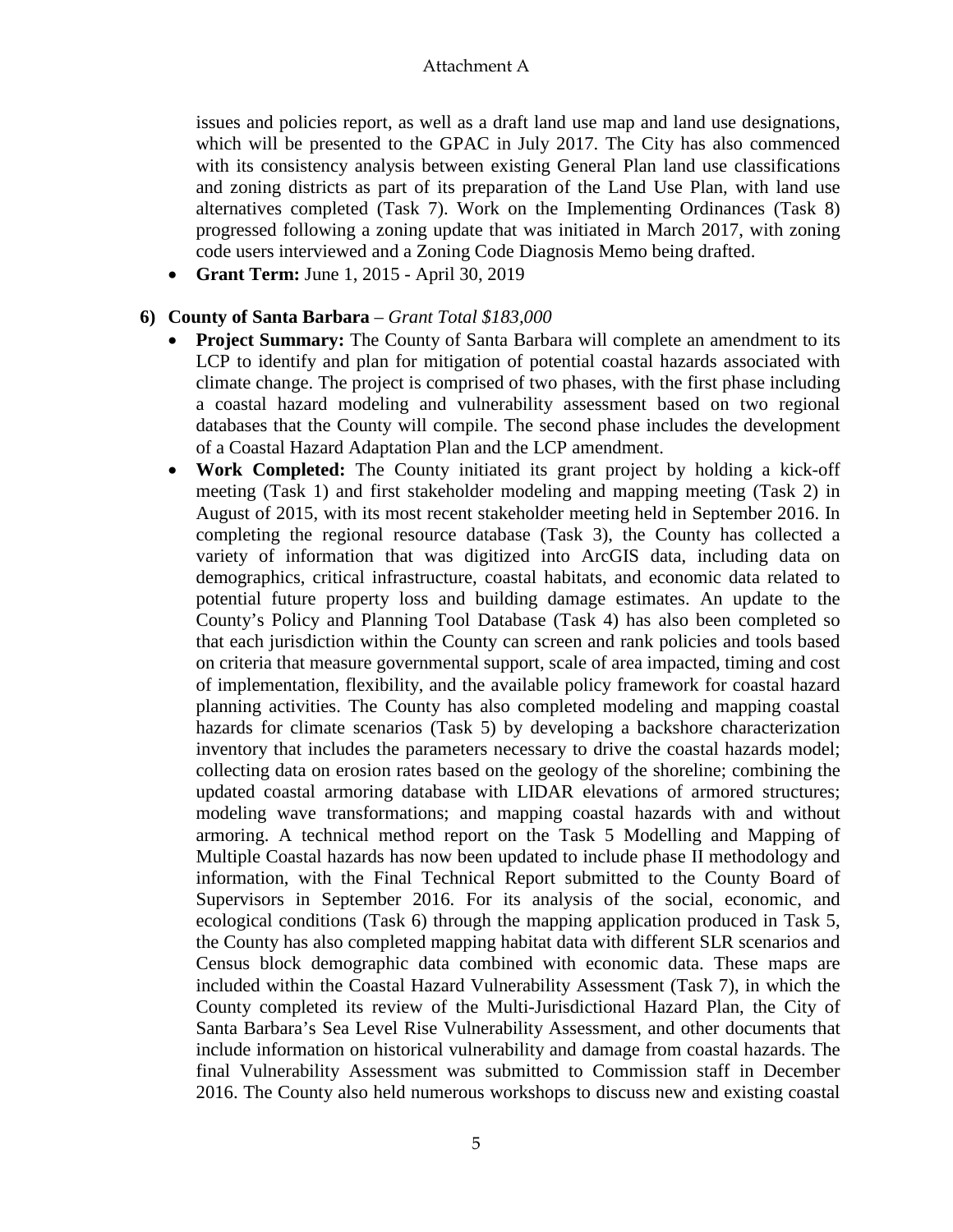hazard policies and adaptation strategies with the public (Task 8), with the report on Stakeholder Input integrated within the Vulnerability Assessment. The County has also completed its draft LCP Amendment (Task 9) having completed its review of regional coastal development and adaptation strategies (of the County's current LCP) in conjunction with the Commission's Sea Level Rise Policy Guidance document. The draft LCP was submitted to Commission staff in November 2016, with comments from Commission staff provided to the County in January 2017. The draft LCP is now being finalized, with local planning hearings set for the summer.

• **Grant Term:** June 18, 2015 – December 31, 2017

#### **7) City of Oxnard** – *Grant Total \$150,000*

- **Project Summary:** The City of Oxnard will complete a comprehensive update to its Local Coastal Program (LCP). The grant project consists of interagency coordination and public involvement, the development of a Sea Level Rise (SLR) Analysis and Adaptation Policies Report, and an update to the Land Use Plan and Implementation Plan.
- **Work Completed:** As part of its public outreach efforts (Tasks 1 and 9), the City of Oxnard has continued to update its website on the LCP grant project, including opportunities for public involvement. The City has also held numerous Agency Stakeholder Committee (ASC) and Technical Advisory Committee (TAC) meetings, with regional stakeholders such as Port Hueneme, the County Harbor Department, and State Parks participating. More recently, the City has coordinated with State and Federal agencies to review the Final Staff Assessment of the Energy Commission's NRG power plant application related to the siting of the Mandalay Generation Station. The City has also continued reviewing preliminary FEMA coastal hazards FIRM maps in coordination with Port Hueneme and Ventura County (Task 1). The City has also completed its SLR Report (Task 2) following local hydrology modeling and drainage scenario mapping. The final SLR Map Atlas & Report has also been reviewed by the ASC, TAC, and Coastal Commission Staff and has been uploaded to the City's LCP webpage (Task 2). Administrative drafts for each LCP Planning Area have also been completed and submitted to the Commission in May 2017 (Task 3). For its efforts on preparing SLR Adaptation Policies and Programs (Task 4), the City has continued with its compilation of LCP policies from around the State and holding internal discussions with stakeholders, such as the LA Regional Water Quality Control Board and City Parks. The City has also continued drafting chapters on public access, hazards and shorelines, environmentally sensitive habitat areas, agricultural preservation, water quality, and archeological and scenic resources for all planning areas. The City also continues to work with the County Harbor Department in regards to Harbor development that will require both a Public Works Plan amendment and a City LCP amendment. For SLR adaptation policies related to energy uses and wetlands, the City has coordinated with Coastal Commission Staff regarding the City's moratorium on new power plants (to be incorporated in the LCP), and with the Coastal Conservancy regarding the cleanup of Ormond Beach. The City has also completed updating the existing Land Use Plan and has incorporated preliminary SLR results from Tasks 3 and 4 as part of the overall LCP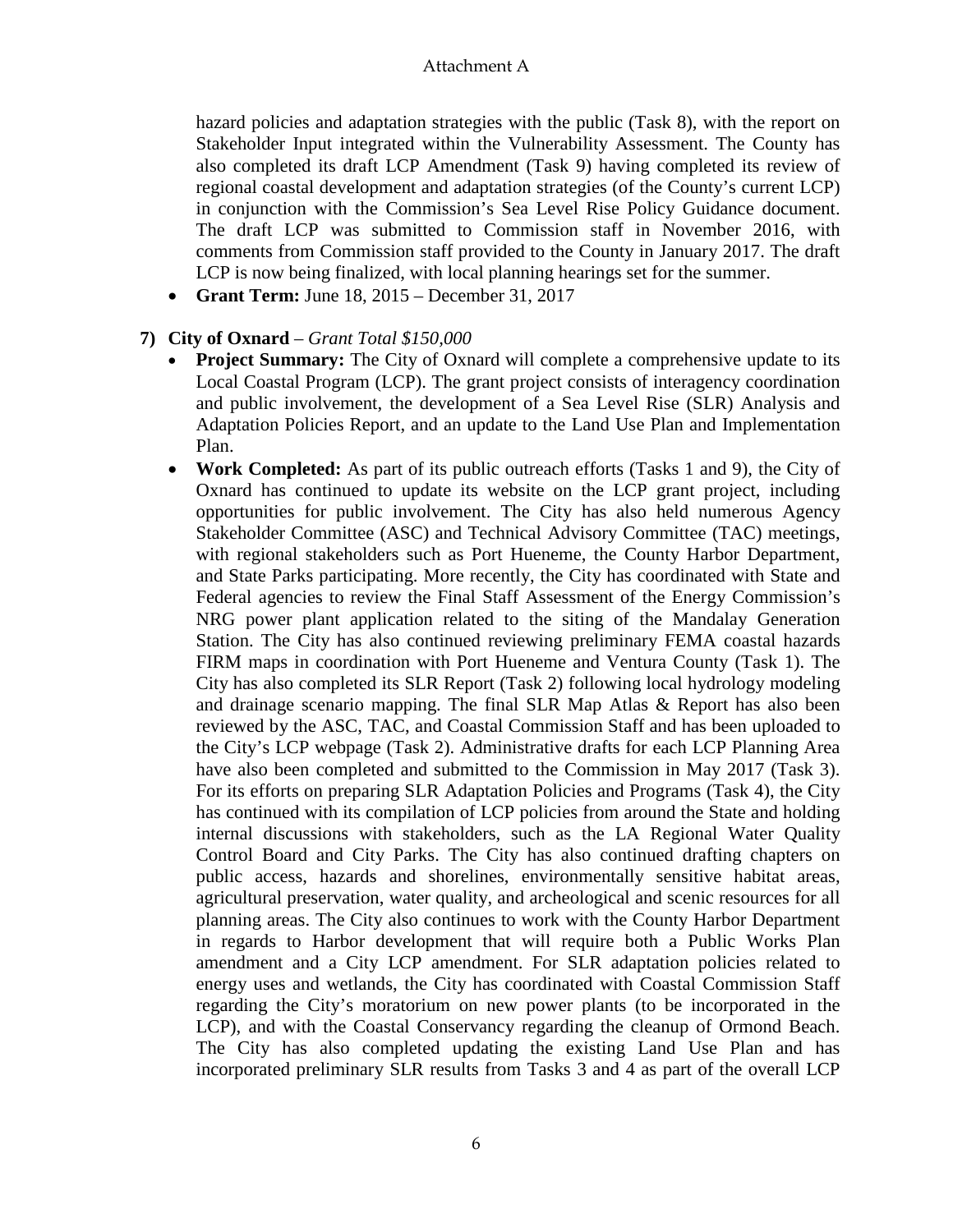update, with finalized results to be incorporated by August 2017; a complete draft LUP is anticipated to be completed by May 2018 (Task 5).

• **Grant Term:** June 1, 2015 – March 1, 2019

## **8) City of Santa Monica** – *Grant Total \$225,000*

- **Project Summary:** The City of Santa Monica will produce a revised Land Use Plan to reflect the latest data and research in regard to coastal issues, including the impacts associated with climate change, and will incorporate multi-modal transportation policies of the City and of regional agencies. The project includes identifying and updating relevant LUP policies, community engagement, developing an implementation plan outline, assessing climate change vulnerability, and developing policies to address potential threats from sea level rise (SLR) and climate change. In conjunction with the LUP update under this grant project, the City will complete its Implementation Plan under a separate grant awarded by the Coastal Commission in August 2016.
- **Work Completed:** The City of Santa Monica has prepared a detailed scope of work and has hired a grant-funded assistant planner and consultant for the duration of the grant project, thus completing the Project Initiation task (Task 1). The City has also completed its data gathering, research and analysis of key issue areas (Task 2) by reviewing adopted plans in the City's coastal zone, evaluating current coastal transportation investments and future budgeted capital improvements, and preparing an LUP outline and memo identifying LUP areas of revision. Additionally, the City has held numerous meetings with stakeholders and Commission Staff regarding the use of CoSMoS modeling techniques and data, with preliminary results discussed with USC Sea Grant members and in a workshop on Sea Level Rise in April 2016 (Task 2). A project website has also been created as part of the City's community outreach efforts (Task 3), while multiple outreach meetings with neighborhood, civic, and business organizations have been held as part of the City's Phase I outreach efforts, which are now complete (Task 3). Outreach under the second phase of the grant project coincides with the development of the draft LUP and will include three outreach activities on the topics of SLR, transportation, access to the beach area, and endangered species protection. The City has also completed its draft annotated LUP policies (Task 4) and has completed all LUP chapters as part of the administrative and public draft LUP (Task 5). Before the public draft is released, policy sections are being reviewed and revised in coordination with Commission staff.
- **Grant Term:** April 13, 2015 October 30, 2017

## **9) City of Los Angeles** – *Grant Total \$250,000*

- **Project Summary:** The City of Los Angeles will prepare an update to the certified Venice Segment Land Use Plan (LUP) based on work completed as part of a grant that the City received from the Coastal Commission in fiscal year 2013-14 (Round 1). The grant project consists of updating the Land Use Plan (LUP) and preparing a draft outline for the Implementation Plan (IP), as well as public outreach and the preparation of a sea level rise (SLR) vulnerability assessment for the Venice segment.
- **Work Completed:** The City of Los Angeles initiated its grant project by developing and maintaining a project website that is updated periodically with public outreach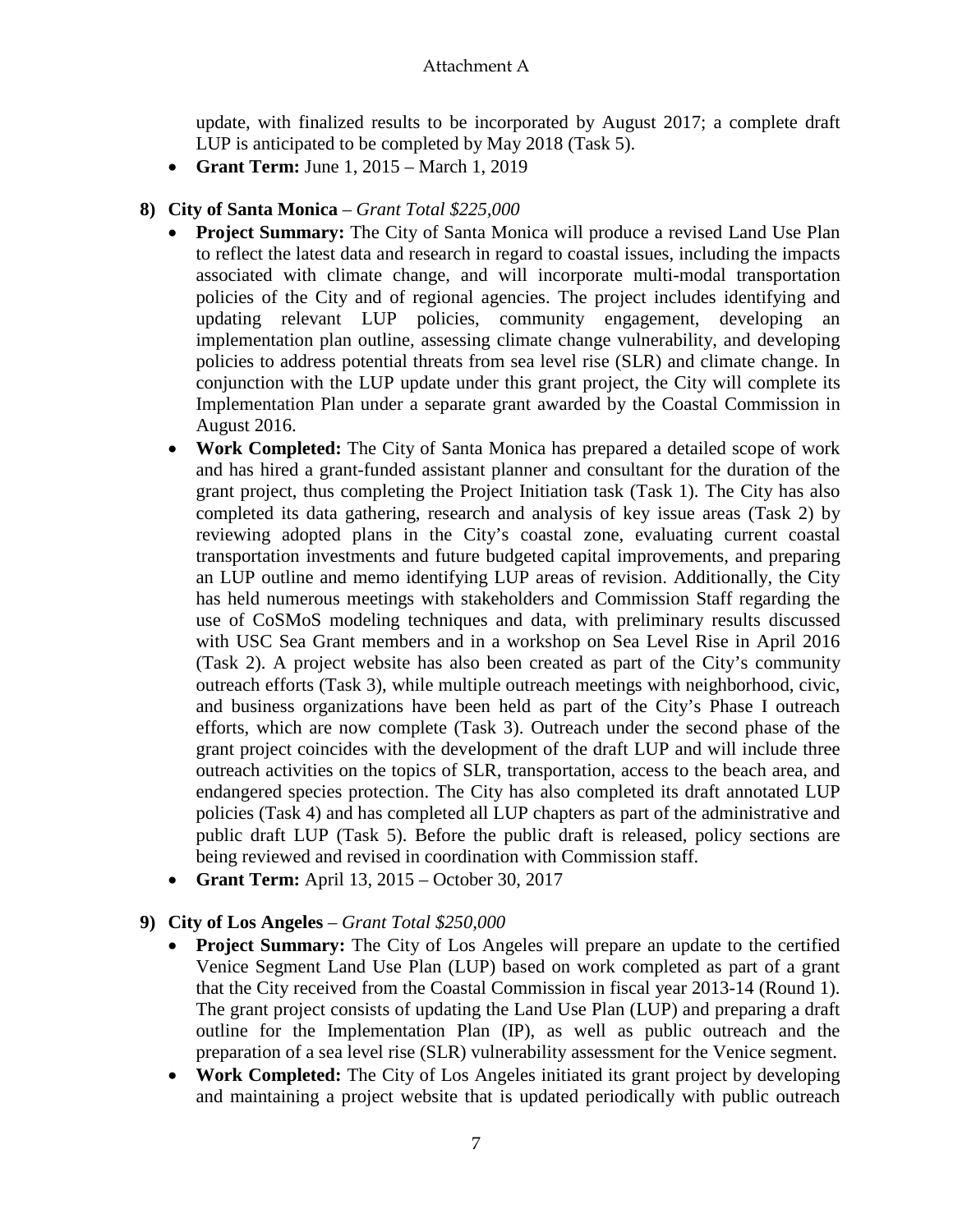announcements and background information on Venice (Task 1). The City completed its first public workshop in August 2016 on the policy objectives of the Venice LCP and on sea level rise. More recently, a public workshop on Mass, Scale and Character was held in March 2017 to collect preliminary input on existing and proposed LUP policies (Task 1). The City has also continued holding LCP Technical Advisory Group (TAG) meetings, with a recent TAG meeting held in April 2017 (Task 1). The City has also continued to coordinate with regional partners, like the City of Santa Monica, on Sea Level Rise work via the Adapt LA project (Task 1). For the Venice LUP update (Task 2), the City has completed a SLR scope of work and has commenced with its Venice Community Plan Amendment Recommendations. More recently, the City organized a field visit to Venice to document examples of potentially desirable and undesirable development as it relates to community mass, scale and character (as part of its preparation for the public workshop). The City also mapped storm drains and investigated both a proposed site for an auxiliary pump station and the Grand Canal and Ballona Lagoon. Data collected from these field visits will be incorporated into the Draft LUP. Work on the development of a draft LUP has also continued, with a policy matrix completed and draft chapters on Planning and Land Use, Environmental Sensitive Habitat Areas, Water Quality Protection, and Public Access now complete (Task 2). For work related to the Implementation Plan outline (Task 3), the City has commenced with identifying the structure and organization of the IP by meeting with the City's Code Studies Division to determine how the IP can leverage the new zoning layout that will be created from a separately funded effort. An organizational component of the IP, titled the Coastal Context, has been developed that can house process and procedures, coastal related development standards, and other planning and zoning for all coastal segments within Los Angeles.

• **Grant Term:** June 29, 2015 - April 30, 2019

## **10) City of Newport Beach** – *Grant Total \$67,000*

- **Project Summary:** The City of Newport Beach will complete the certification phase of its Local Coastal Program Implementation Plan as part of the second phase of the City's LCP work. Phase I began in 2012, and involved the formation of a General Plan/Local Coastal Program Implementation Committee to provide oversight and direction to City staff and the preparation of the Administrative Draft Implementation Plan. Phase II involves community outreach, continued coordination with Coastal Commission staff, local public hearings, and submittal of the Implementation Plan to the Coastal Commission.
- **Work Completed:** The City has completed its grant project and has a certified LCP as of January 30, 2017. Task 1 (Community Outreach) included the completion of the City's Public Review Draft of the Implementation Plan (IP) and its posting on the City's website and mailing to community members and civic organizations. As part of these outreach efforts (Task 1), the City also conducted a series of community workshops in which the Public Review Draft was exhibited and explained. Planning Commission and City Council Study sessions were also completed, with additional workshops and study sessions held as needed. The IP was revised following public comment and Coastal Commission input (Task 2 and 3), with the finalized IP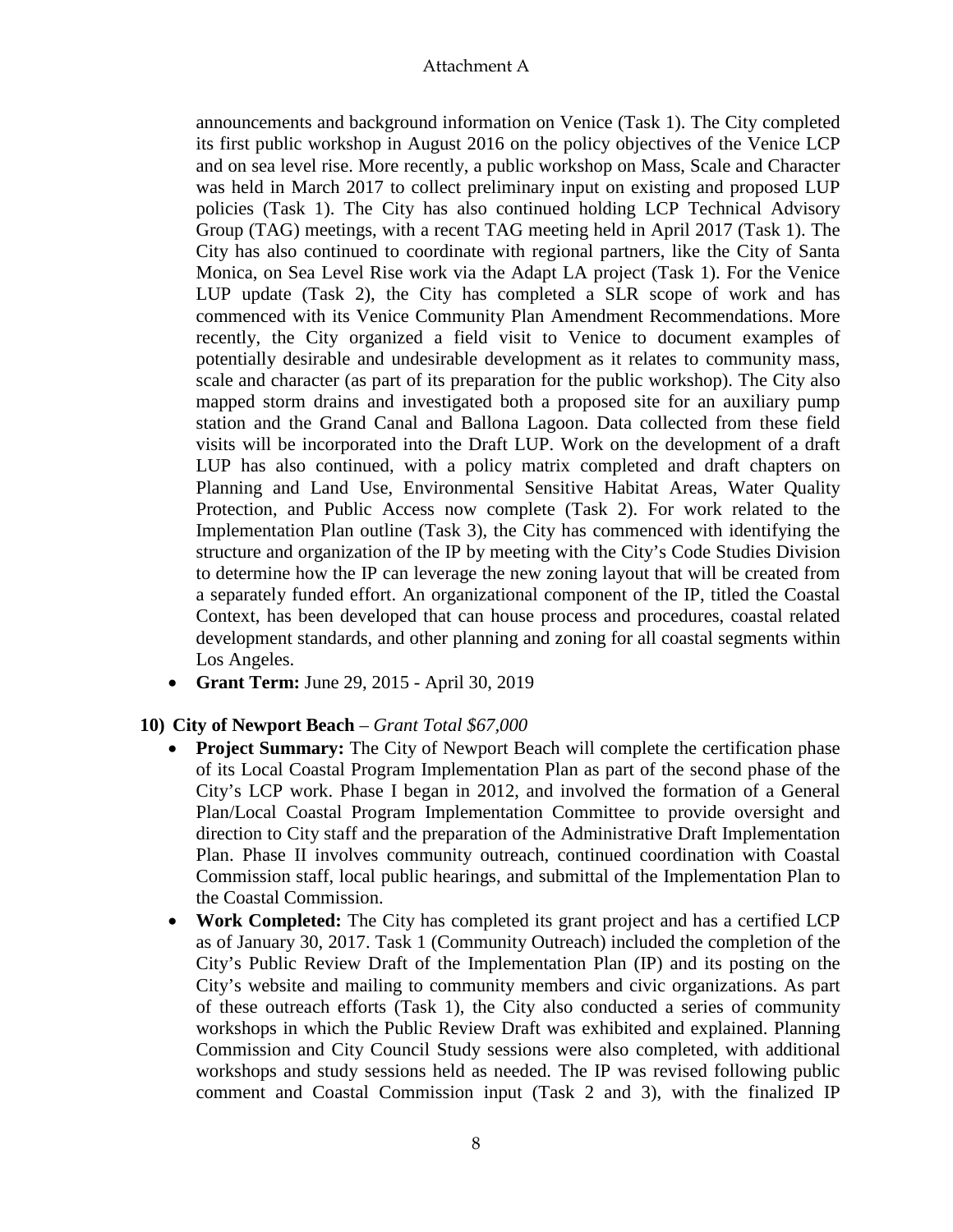approved by the City's Planning Commission and City Council in November 2015 (Task 4). Subsequently, the City submitted the IP application package to the Coastal Commission, which deemed the application package complete on February 19, 2016. The draft IP was reviewed by Commission Staff and presented to the Commission at the September 2016 hearing, thus completing Task 5. The IP was then adopted with suggested modifications by the City Council on November 8, 2016 (with a second reading on November 22, 2016) and transmitted to the Coastal Commission on November 29, 2016. At the Commission's January 2017 hearing, the City's LCP was certified.

• **Grant Term:** May 1, 2015 – April 30, 2017

### **11) County of San Diego** – *Grant Total \$52,000*

- **Project Summary:** The County of San Diego will update its existing Local Coastal Program (LCP) to reflect present community conditions and the potential effects of climate change and sea level rise (SLR). The project will include an analysis of the portion of the unincorporated County located within the coastal zone and the development of related policy for public access, recreation and visitor-serving facilities, water quality protection, sensitive natural habitats, land use and development standards, and coastal scenic resource protection. The County's adopted General Plan will be used as the foundation of the LCP and the project will include collaboration with the Cities of Del Mar, Solana Beach, Encinitas, Carlsbad, and other relevant regional entities.
- **Work Completed:** As part of its preparation for the grant project (Task 1), the County of San Diego drafted a project charter, formed a Stakeholder Group (including district Commission staff), launched a webpage on LCP-related items, and developed a Public Engagement Plan for Land Use Plan (LUP) development. A draft of the methodology for LUP development and identification of key issues (Task 1) has also been revised to address Commission staff comments, thus completing Task 1. The County has also completed its Existing Conditions Report and Climate Change Vulnerability and Risk Assessment (Task 2), though the County will continue to refine the Existing Conditions Report as the LUP is refined. County Staff has also held numerous public outreach events on the LCP update project, with a presentation on the project scope held for the Rancho Santa Fe Association Covenant board, the San Dieguito Community Planning Group, and the County's Planning Commission (Task 2). The County has also attended the SLR working group meeting held at the San Diego Foundation and a SLR workshop held at the Central Library as part of its efforts to gather existing conditions data and participate in outreach events (Tasks 2 and 3). Phase III of the public outreach process has also commenced, with local hearings for the LUP held in December 2016 and January 2017 following the County's revision of the draft LUP and its posting online in September 2016 (Task 4). For its development of an Implementation Plan (IP), the County drafted and submitted the draft IP to Commission staff for review, and posted the draft IP online (Task 5). The IP is set to be revised and completed by September 2017, with the working draft LCP reviewed concurrently (Task 6). The public review period (Task 7) has yet to commence, though the LUP has been approved by the County's Planning Commission (Task 8).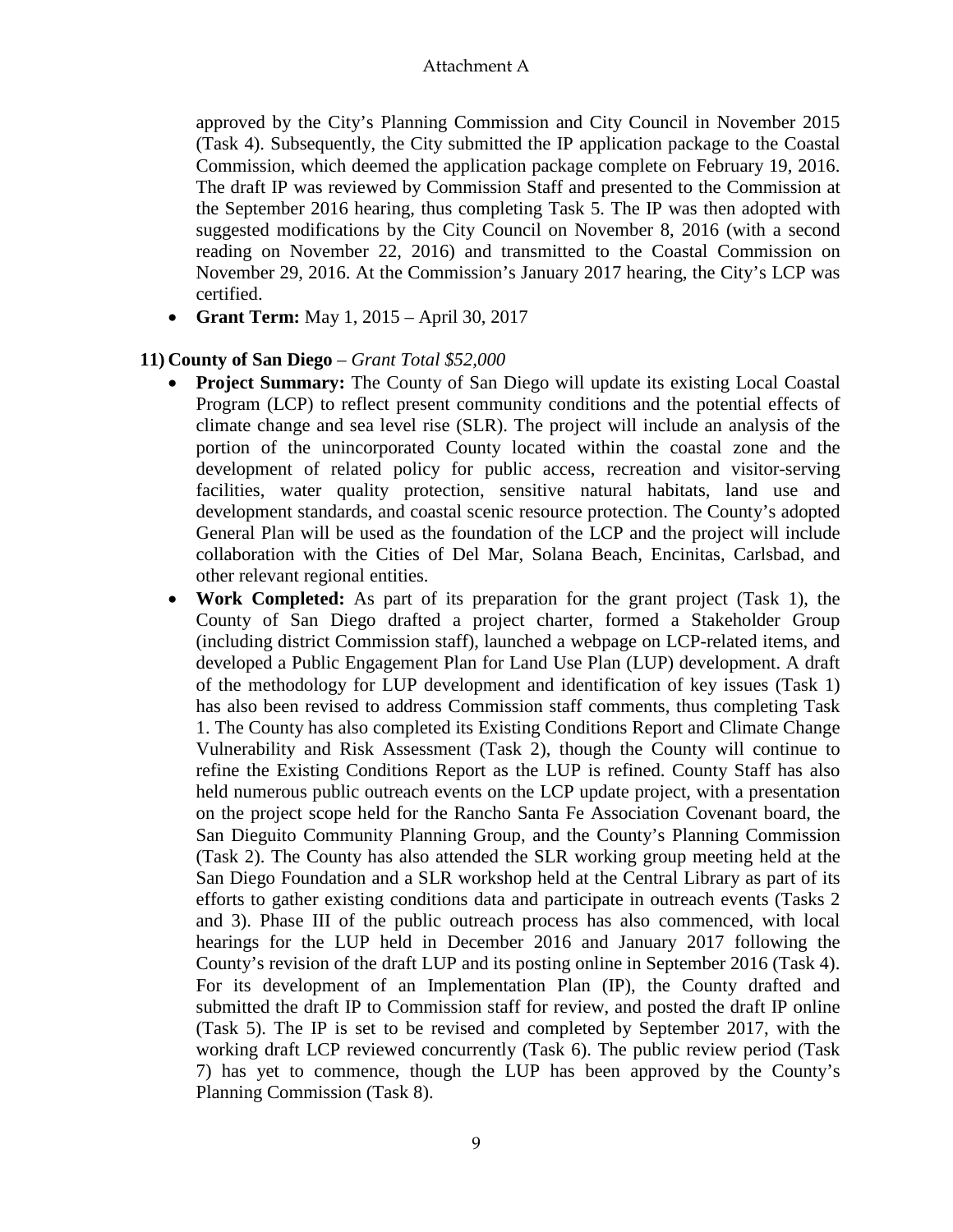• **Grant Term:** May 1, 2015 – February 28, 2018

## **12) City of Carlsbad** – *Grant Total \$228,000*

- **Project Summary:** The City of Carlsbad will update its Local Coastal Program (LCP) and obtain certification for its Areas of Deferred Certification (ADC) within the City's coastal zone. Certification of a fully updated LCP will be based upon policies and adaptation measures for sea level rise (SLR), and will include updates needed for public access and recreation, the marine environment, land resources and industrial development, and coastal-dependent development.
- **Work Completed:** The City of Carlsbad completed its kick-off task for the grant project by selecting a consultant and holding a kick-off and outreach planning meeting in October and December of 2015 (Task 1). For its research efforts on SLR impacts (Task 2), the City has attended regular USGS and San Diego Climate Collaborative Sea Level Rise meetings, SANDAG Shoreline Preservation Group seminars and AdaptLA webinars as part of its collaboration with regional stakeholders (Task 5). Following a series of SLR interviews with local stakeholders, as well as coastal resident surveys, work on the Sea Level Rise Risk Assessment Summaries has progressed, with a draft SLR vulnerability Assessment completed that is now being finalized to incorporate Commission staff comments and released to the public in August 2017 (Task 2). Public hearings with the Planning Commission and City Council are also scheduled for August 2017. For the preparation of a draft LUP and IP (Task 3), the City has completed its LCP outline and commenced with drafting the LUP. The City has also continued reviewing internal drafts of the Zoning Ordinance chapters and has consulted with Commission staff on coastal zone boundary demarcations, as well as policies on lower cost overnight accommodations (Task 3). The revised and updated draft final Sea Level Rise Vulnerability Assessment dated May 2017 is being made available for public review in July-August 2017, as well as review and adoption by the Planning Commission and City Council in August 2017 (Task 4).
- **Grant Term:** April 1, 2015 April 30, 2018

# **13) City of Del Mar** – *Grant Total \$100,000*

- **Project Summary:** The City of Del Mar will submit an amendment to its Local Coastal Program (LCP) that will incorporate adaptation strategies into its certified LCP. The LCP Amendment will address sea level rise (SLR) and coastal flooding impacts to the City's most vulnerable coastal resources, visitor-serving amenities, and residences. The project includes the preparation of a Vulnerability Assessment, Risk Assessment, and Adaptation Plan. A public involvement process will also be outlined by the Stakeholder Advisory Committee and the City, while the City will also coordinate and share information with other LCP planning grant recipients and local governments. Following the drafting of the LCP Amendment and its adoption by the City Council, the City will submit the LCP Amendment to the Coastal Commission for review and certification.
- **Work Completed:** The City of Del Mar completed its project commencement task by selecting its consultant, establishing a Stakeholder Technical Advisory Committee (STAC), preparing the public involvement process and scheduling community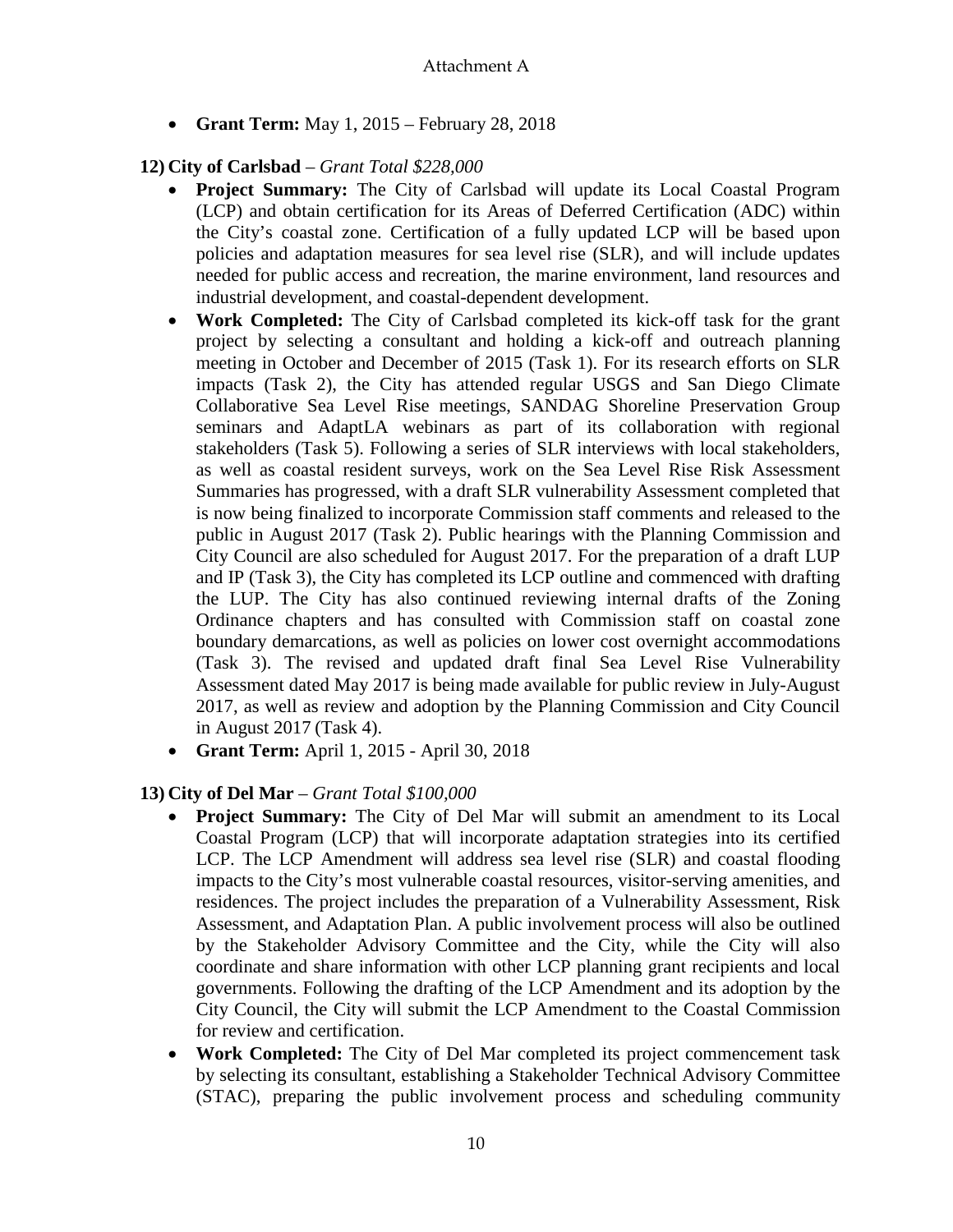meetings (Task 1). The City has also completed its Vulnerability and Risk Assessment with preliminary 100-year data from CoSMoS 3.0, while STAC meetings have also been held to obtain input on Planning Area refinement and proposed methodologies for SLR modeling (Task 2). The SLR Vulnerability and Risk Assessment found that wetlands in the San Dieguito Lagoon will be inundated more frequently in the future and eventually drowned out entirely, and that the dry beach could be lost between 2030 and 2070. A supplemental study that utilizes the final CoSMoS 3.0 data and thus refines the analysis of potential beach loss and wetland habitat evolution will be addressed in the Round 3 LCP grant that the City was awarded in August 2016. The City has also nearly completed its Adaptation Plan (Task 3) that will include adaptation strategies for beaches, coastal bluffs, wetlands, and lagoons and rivers; additional revisions to incorporate the supplemental Hazards Analysis being prepared under the City's Round 3 grant currently underway will be completed by the end of the grant term. The City has also submitted its Draft LCP Amendment, Post LCP Permit and Appeal Jurisdiction Map and amended LCP Overlay Zone and received feedback from Commission staff in January 2017 (Task 4). The City also recently conducted pre-hearing outreach from February 2017 and anticipates additional outreach through November 2017 (Task 5). Planning Commission hearings were held in May and June 2017, with City Council hearings anticipated to occur in July and September 2017 (Task 5).

• **Grant Term:** April 16, 2015 - October 31, 2017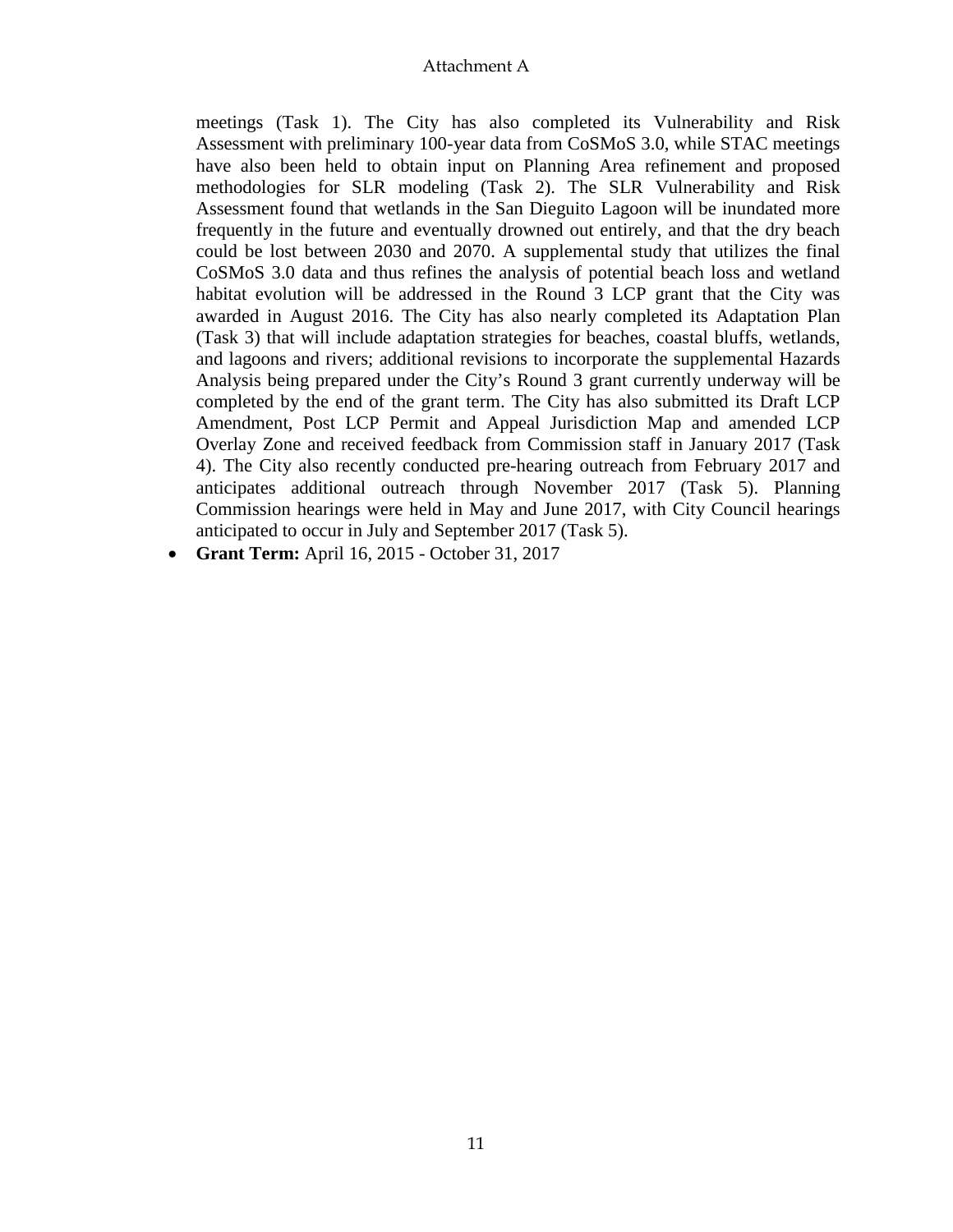## **CALIFORNIA COASTAL COMMISSION**

45 FREMONT STREET, SUITE 2000 SAN FRANCISCO, CA 94105- 2219 VOICE (415) 904- 5200 FAX ( 415) 904- 5400 TDD (415) 597-5885



#### **ATTACHMENT B**

## **2nd Status Report on Round 3 Local Coastal Program Grants**

<span id="page-17-0"></span>*The following is a summary of the work completed under the 14 Round 3 Local Coastal Program Grants awarded in August 2016 (listed from North to South) from December 15, 2017 through June 30, 2017. Funds spent up to June 30, 2017 total \$207,228.92 of \$2,476,011 awarded.*

- **1) City of Pacifica**  *Grant Total \$188,00*
	- **Project Summary:** The City of Pacifica will update its Local Coastal Program (LCP) by incorporating findings from a Sea Level Rise Vulnerability and Risk Assessment and Adaptation Plan. The City will assess vulnerabilities and risks to key infrastructure, coastal resources and populations as a result of sea level rise, flooding, and erosion. Utilizing the Our Coast Our Future tool, three sea level rise scenarios will be studied, while erosion potential will be evaluated using data from the Pacific Institute. The City will evaluate sea level rise strategies and compare how they address identified vulnerabilities and risks. This evaluation will include an in-depth assessment of the costs and benefits of implementing each strategy, including the costs and benefits related to recreational and ecological values of beaches and other coastal resources, along with consideration of community input. The City will also consult with San Mateo County and leverage the County's Sea Change SMC strategies to identify how the City and County can work together to implement strategies that protect the City. Identified adaptation approaches will be integrated into LCP policies and an updated LCP will be presented for local adoption and submittal to the Coastal Commission for certification, which will occur outside the grant term.
	- **Work Completed:** The City of Pacifica executed its grant agreement in May 2017 and issued a Request for Proposals for the grant project.
	- **Grant Term:** 5/10/2017 12/31/2018

#### **2) City of Half Moon Bay** – *Grant Total \$85,000*

- **Project Summary:** The City of Half Moon Bay will complete several technical studies that will be integrated into its LCP and General Plan update. The technical studies include assessments of the Land Use Plan with respect to buildout, transportation system performance, coastal resources, air quality, energy and climate change (including greenhouse gas emissions), infrastructure, and noise. The grant project also includes public outreach opportunities and finalization of the LCP through local hearings and adoption, as well as submittal of the LCP to the Commission for certification, which will occur outside the grant term.
- **Work Completed:** The City continues to revise its first public draft Land Use Plan and is identifying additional technical studies that may be necessary. The Half Moon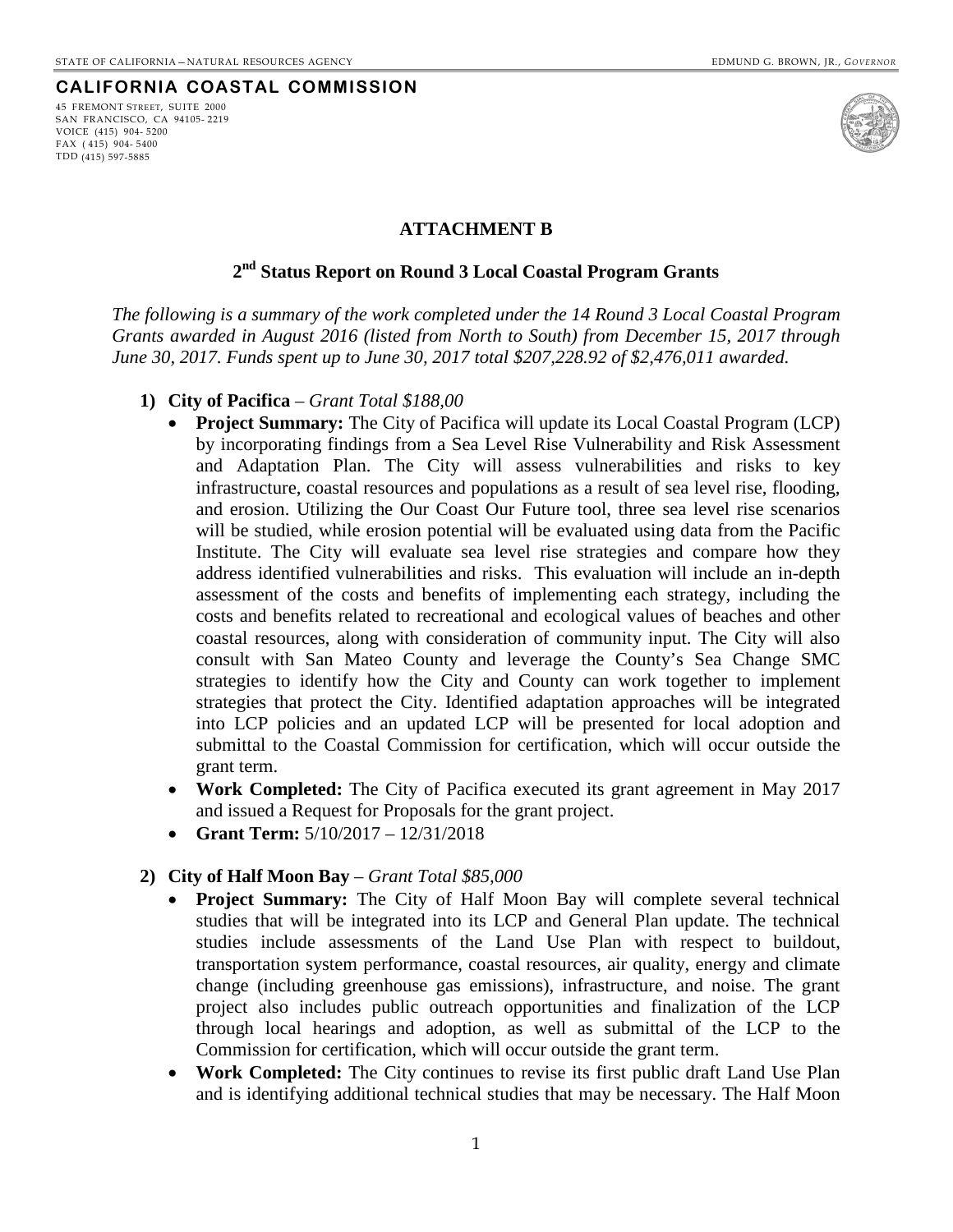Bay City Council requested that the General Plan and LCP update be bifurcated such that the Local Coastal Land Use Plan can be prioritized over the General Plan Elements and the Local Coastal Implementation Plan. This change affects the previously anticipated environmental review process and will require an amendment to the grant project schedule, which the City is working on with Commission staff.

• **Grant Term:** 1/17/2017 – 9/30/2018

## **3) City of Morro Bay** – *Grant Total \$200,000*

- **Project Summary:** The City of Morro Bay will complete technical studies designed to ensure that priority coastal issues in Morro Bay are addressed in greater depth, while also establishing new and improving upon existing data resources to support future implementation of proposed LCP policies. These data resources will include: 1) a comprehensive update to and documentation for the City's Environmentally Sensitive Habitat Area (ESHA) map; 2) dynamic modeling of potential sea level rise scenarios, and commensurate adaptation strategies; 3) a comprehensive plan to address lateral access along the Embarcadero; 4) a detailed inventory and action plan for low-cost visitor serving accommodations; and 5) updates to existing sea level rise modeling as new best available science projections are identified. Findings from these additional studies will be incorporated into the City's LCP update, which is scheduled for local adoption in December 2018 as part of Plan Morro Bay, an integrated planning project which includes a General Plan update, LCP update, Zoning Code update, and Downtown Waterfront Strategic Plan.
- **Work Completed:** The City has completed its field reconnaissance of Environmentally Sensitive Habitat Areas (ESHAs) and has completed a draft report as part of the ESHA Map update (Task 2) and the Sea Level Rise Adaptation Strategy Modeling and Evaluation (Task 3). As part of the SLR Adaptation Strategy (Task 3), the City plans on reviewing the draft ESHA report at a General Plan Advisory Committee meeting in July 2017. The City has also begun drafting a memo and identifying information gaps as part of the Bayside Lateral Coastal Access Plan (Task 4), with additional outreach on lateral coastal access to commence in July and August 2017. The City has also developed a methodology for addressing existing low-cost visitor serving accommodations (LCVSA) by examining case studies, existing policies, and Coastal Commission guidance as part of its LCVSA inventory and implementation strategy (Task 5).
- **Grant Term:** 2/27/2017 12/31/2018

## **4) City of Santa Barbara** – *Grant Total \$285,892*

• **Project Summary:** The City of Santa Barbara will develop a draft Local Coastal Program (LCP) amendment to incorporate information from a comprehensive Sea Level Rise (SLR) Adaptation Plan that will build off of prior SLR planning work under the Commission's Round 1 LCP grant. The City will review additional modeling products for applicability and complete an analysis of impacts and feasible adaptation strategies for low-lying and coastal bluff areas in the City's coastal zone. This information will be synthesized with an economic analysis of a range of adaptation strategies to be used to draft policies and development standards for inclusion in the City's Land Use Plan (LUP) and Implementation Plan (IP). This will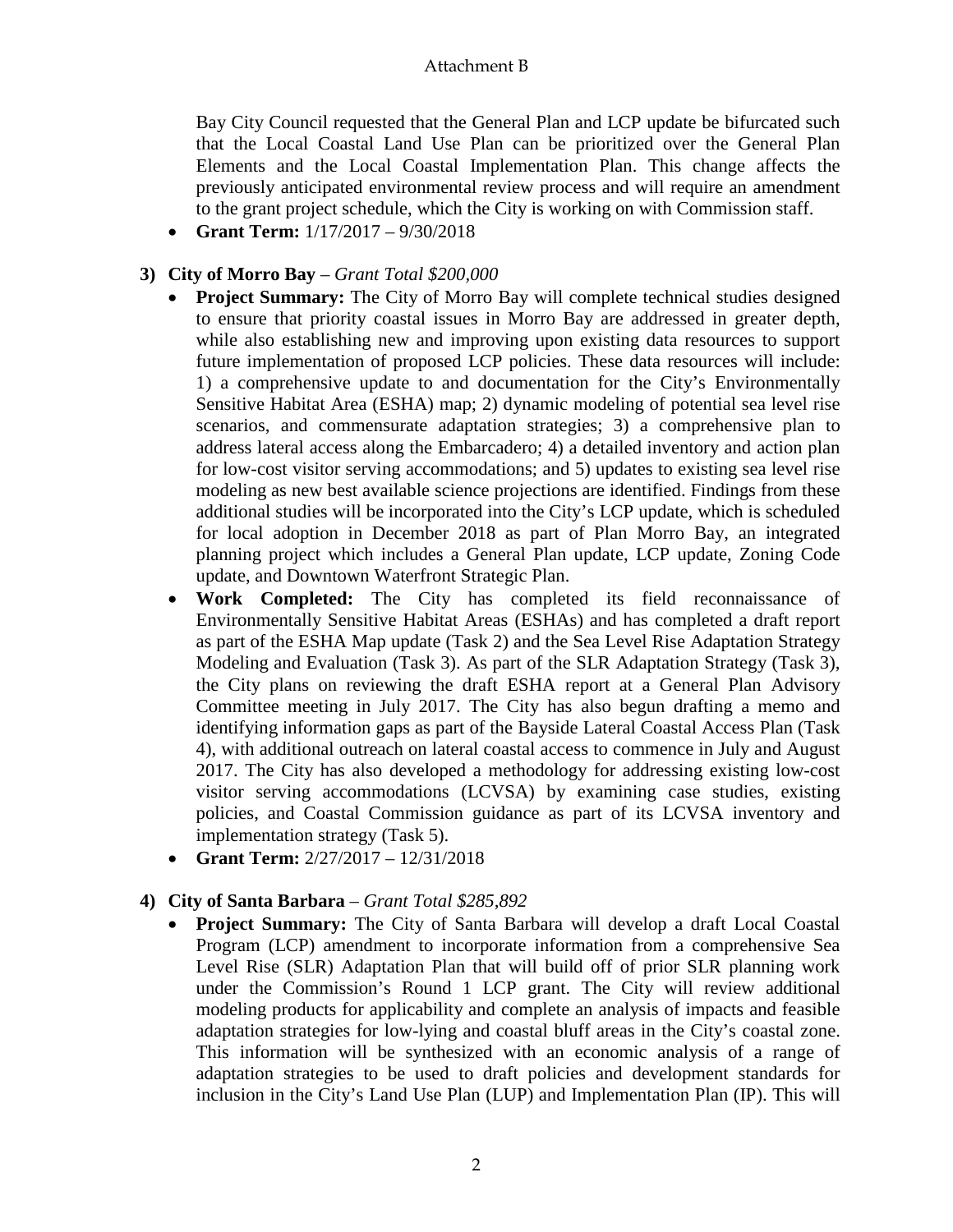be closely aligned with the City's public outreach efforts. A draft LCP Amendment will be developed as part of the City's grant project, with the final LCP Amendment and certification to occur outside the grant term.

- **Work Completed:** The City of Santa Barbara has not completed any grant work to date, but has executed an amendment to its grant agreement adding in the development of policies for Lower-Cost Visitor Serving Accommodations (Task 3). A Request for Proposals has also been issued for a public outreach consultant.
- **Grant Term:** 1/1/2017 4/15/2019

## **5) City of Carpinteria** – *Grant Total \$150,000*

- **Project Summary:** The City of Carpinteria will develop a draft Land Use Plan (LUP) update to address Climate Change and Sea Level Rise (SLR). Grant work includes extensive public outreach and engagement; formation of a General Plan / Local Coastal Land Use Plan Committee to guide the update process; and development of technical studies, including a SLR Vulnerability Assessment and Adaptation Plan. The technical studies will examine policies that protect public access to beaches, parks and other recreational facilities, climate adaptation strategies along the coast and creeks to ensure resiliency, the promotion of a healthy quality of life for residents and visitors to the community, and sustainable economic planning to ensure long-term success of all strategies and goals. The grant project will also include a comprehensive policy update, as well as the development of updated maps and diagrams. The final LUP update, including local adoption and a zoning code update, will be completed outside the grant term.
- **Work Completed:** The City has completed its initiation task related to grant execution and City Council approval of the GP/LCP Committee (Task 1), as well as selecting a consultant for the grant project (Task 2). As part of the City's identification of active participants and stakeholders (Task 3), the City has selected a project manager and has drafted and contacted an initial list of stakeholders. The City also plans on holding a Stakeholder and Participant Meeting (Task 4) in July 2017. The City has also provided Committee and Coastal Commission staff with historic documents for review (Task 5), including the City Mission Statement, Baseline GP/LCP, Legal Requirements, local, state and federal requirements, forecasts, and related data and surveys. Lastly, the City has commenced with its review of existing relevant climate change and sea level rise studies, as part of the City's preparation of a Sea Level Rise Vulnerability Assessment and Adaptation Plan (Task 6).
- **Grant Term:** 3/22/2017 2/1/2019

## **6) County of Ventura** – *Grant Total \$225,000*

• **Project Summary:** The County of Ventura will update its Local Coastal Program (LCP) by addressing the effects of Sea Level Rise (SLR). Grant-funded work will include development of a Coastal Hazard Vulnerability and Risk Assessment that uses the Nature Conservancy's SLR modeling tool, the FEMA web mapper, and other data sources as necessary and applicable; development of adaptation strategies based on the findings of the vulnerability assessment as well as stakeholder outreach and coordination with Commission staff; and development of an amendment to the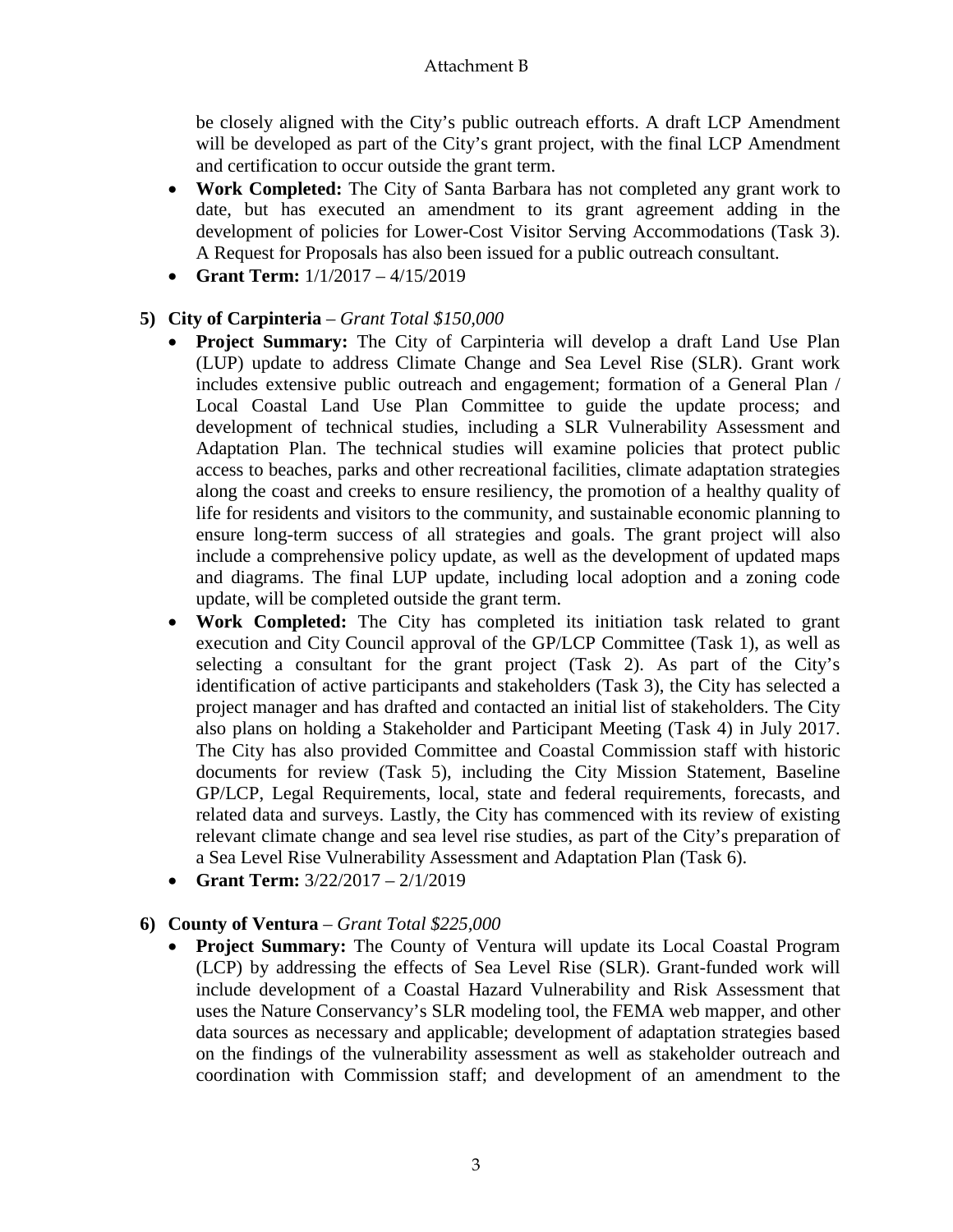County's Land Use Plan (LUP) to address SLR. Local adoption and Commission certification of the LCP update will occur outside the grant term.

- **Work Completed:** The County initiated the grant project by executing the grant agreement and developing the consultant Request for Proposals (Task 1), with a consultant hired in May 2017. The County has also commenced gathering data on coastal resources and existing development for the purpose of developing a Coastal Hazard Vulnerability and Risk Assessment (Task 2). More specifically, the County has created a GIS inventory consisting of the County's numerous coastal resources. The County's consultant has also begun preparing models in order to recommend which projections should be used. County Staff has also met internally and with other agencies, such as State Parks, to compile a list of adaptive strategies that have been used in the County, with additional meetings scheduled with the Public Works Director, the Navy Base, and the Nature Conservancy.
- **Grant Term:** 3/22/2017 5/31/2019

# **7) City of Santa Monica** – *Grant Total \$100,000*

- **Project Summary:** The City of Santa Monica will prepare and complete a draft Local Coastal Program (LCP) Implementation Plan (IP) for City Council adoption and submittal to the Coastal Commission. The grant project will entail increased community outreach through public meetings, local government study sessions, and public comment periods to inform the IP development process, and will coincide with the City's Round 2 grant project in which the City is updating its Land Use Plan (LUP).
- **Work Completed:** The City initiated the grant project by executing the grant agreement and developing the consultant Request for Proposals (Task 1), with a consultant anticipated to be hired in the coming months. Work on the Implementation Plan (Task 2) is set to commence in the fall or winter of 2017.
- **Grant Term:** 1/19/2017 9/30/2019

# **8) City of Hermosa Beach** – *Grant Total \$135,899*

- **Project Summary:** The City of Hermosa Beach will develop an Implementation Plan (IP) and incorporate findings from additional technical studies into its Local Coastal Program (LCP). The City will build off of its Round 1 LCP work, which resulted in the drafting of an updated Land Use Plan (LUP) in conjunction with the City's ongoing work to update its General Plan (together, *PLAN Hermosa*), by refining its LUP (and initiating a targeted LUP amendment if needed) and by carrying out additional technical analyses on three topic areas: sea level rise (SLR), affordable accommodations, and parking. The City will also implement a public outreach program to support LCP development and will submit the IP to the Commission, with certification to occur outside the grant term.
- **Work Completed:** The City of Hermosa Beach executed its grant agreement and held a kickoff meeting on the Parking Management Study.
- **Grant Term:** 6/5/2017 5/30/2019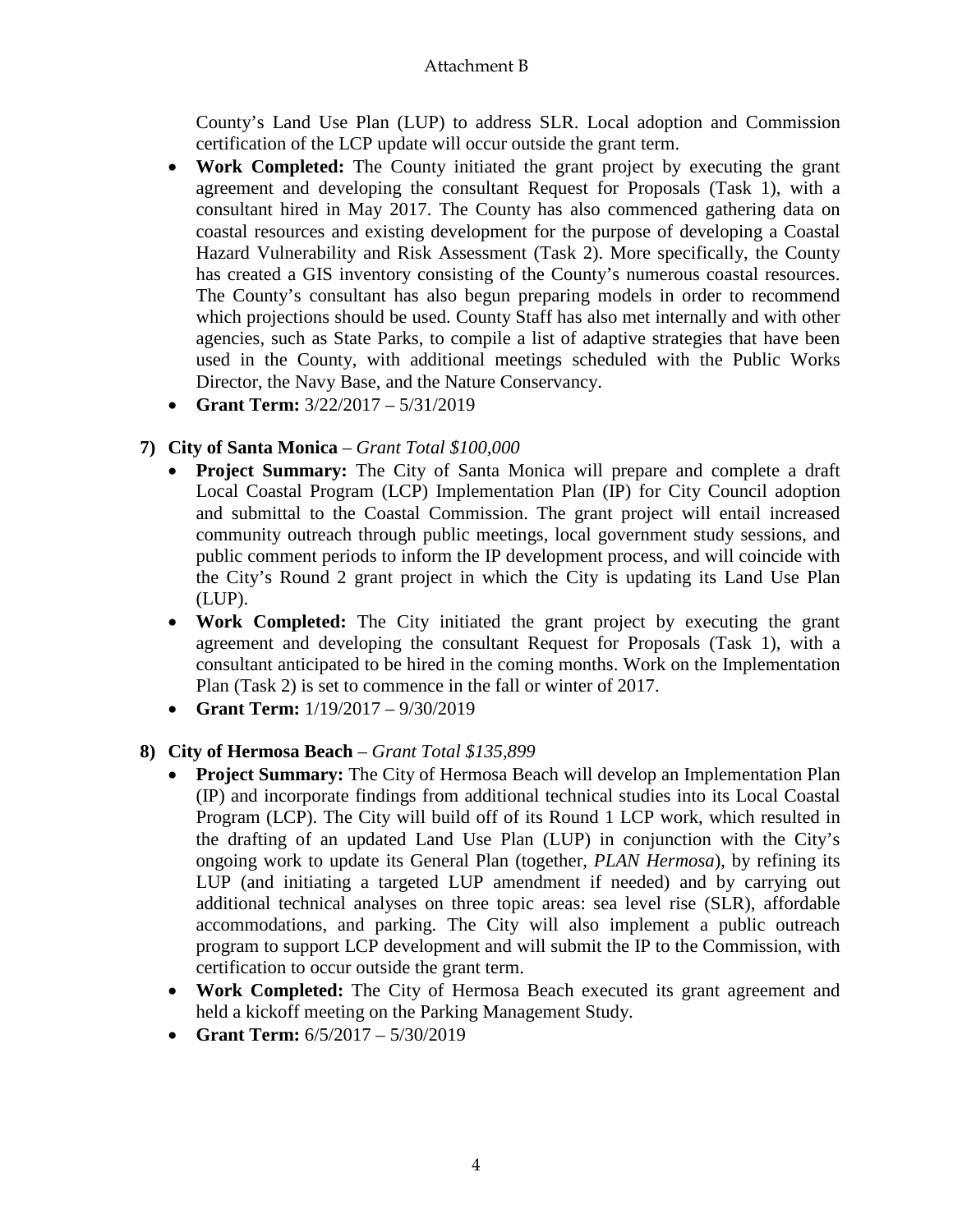# **9) City of Seal Beach** – *Grant Total \$200,000*

- **Project Summary:** The City of Seal Beach will develop its first Local Coastal Program (LCP) for submittal and Commission certification. Grant work includes a community outreach program; development of a Sea Level Rise (SLR) Vulnerability Assessment and Adaptation Plan; preparation of LCP drafts and maps (including a programmatic inventory of biological and wetland resources); local adoption of the LCP, and submittal of the LCP to the Commission for certification.
- **Work Completed:** The City of Seal Beach's grant agreement has not yet been executed; accordingly, no work under the grant was completed to date.
- **Grant Term:** Not yet finalized

# **10) City of Dana Point** – *Grant Total \$135,000*

- **Project Summary:** The City of Dana Point will amend its Local Coastal Program (LCP) to incorporate findings from a Sea Level Rise (SLR) Vulnerability and Risk Assessment. The City will conduct its Vulnerability Assessment according to recent SLR scenarios and by using the latest data and modeling, including CoSMos 3.0. Grant work will also include public and stakeholder outreach; development of a Coastal Resource Database including information on infrastructure and assets, habitats, and coastal armoring; a Risk Assessment for infrastructure, economic, and ecological resources including development of possible adaptation measures and a qualitative evaluation of the costs and benefits of various strategies; and development of the draft LCP amendment for submittal, with certification to occur outside the grant term.
- **Work Completed:** The City of Dana Point recently issued a Request for Proposals and selected its Consultant in June 2017, with the City Council set to award the consultant contract in August 2017 (Task 1). As part of the efforts to develop a Coastal Resource Database (Task 2), City Staff has reached out to Commission Staff to gather relevant data sets for the consultant team to assist in their analysis and work on the Vulnerability Assessment. The City also anticipates reaching out to the County of Orange and State Parks to gather additional information for the project.
- **Grant Term:** 6/19/2017 12/31/2018

# **11) City of San Clemente** – *Grant Total \$135,000*

- **Project Summary:** The City of San Clemente will submit its Land Use Plan (LUP) to the Commission for certification and develop its Implementation Plan (IP). Grant work will include possible revisions to the LUP; further development of existing Sea Level Rise (SLR) studies based on best available science, including the City's Vulnerability Assessment; and the drafting and development of the City's IP, which will incorporate implementation measures based on the findings of the SLR studies. The City will also conduct public outreach meetings and workshops focused on the SLR studies and IP draft, as well as executing a targeted LUP amendment to incorporate SLR findings. Following submittal of the IP to the Commission, certification will occur outside the grant term.
- **Work Completed:** The City held internal kickoff meetings to commence the grant project, as well as numerous meetings with Commission staff to discuss grant project processes and LCP issues (Task 1). The City also received preliminary comments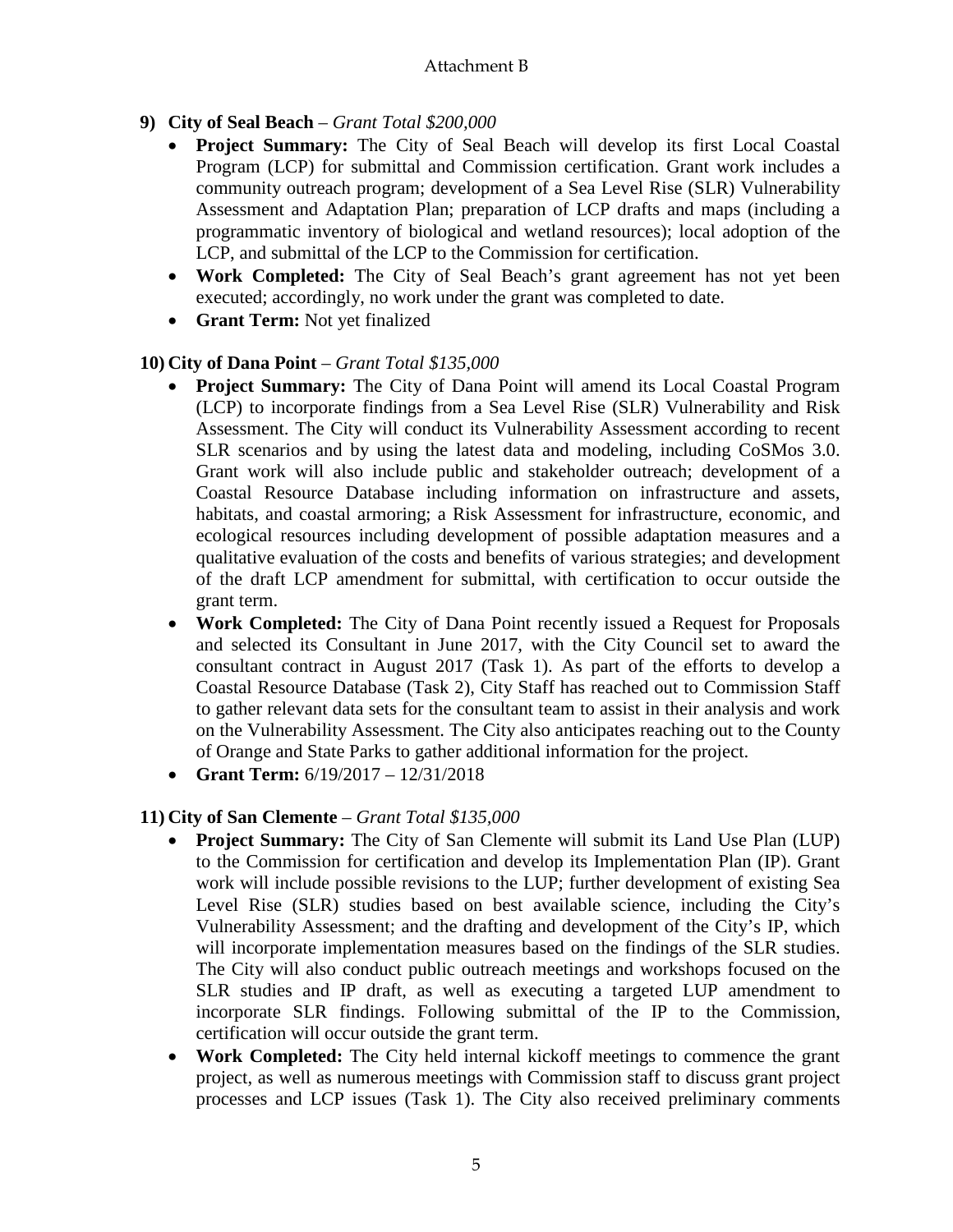from Commission staff on various chapters of its LUP and is targeting December 2017 for Commission approval of the LUP (Task 2). The City has also commenced with its drafting of public notices and mailing lists for the purpose of publicizing the SLR study and the draft IP (Task 3 and 4). A kickoff meeting for the SLR study and targeted LUP amendment was also held in April 2017, with comments on SLR scenarios provided by Commission Staff. Lastly, the City has commenced with drafting the IP map and IP graphics as part of the Draft IP (Task 5), but this task is progressing slowly pending review of all LUP chapters.

• **Grant Term:** 3/13/17 – 2/1/2019

## **12) City of Oceanside** – *Grant Total \$200,000*

- **Project Summary:** The City of Oceanside will update the City's Land Use Plan (LUP) with a focus on planning for Sea Level Rise (SLR). The City will prepare a coastal hazards vulnerability assessment and a separate adaptation plan in conjunction with the City's participation in the coastal hazard vulnerability assessment now being prepared by Local Governments for Sustainability (ICLEI). The City will also prepare an economic and fiscal impact analysis as part of the adaptation plan to estimate the costs of coastal hazard impacts as well as the costs of adaptation strategies and implementation measures. Numerous public outreach meetings and workshops will also be held, including two public workshops to allow the public an opportunity to review and provide input regarding the City's SLR work. The LUP will be finalized based on the results of its SLR technical analyses, community and intergovernmental input, and in coordination with the City's General Plan, namely the Economic Development and Energy/Climate Action elements. Following submittal and certification of the LUP during the grant term, the City will undertake an update to the Implementation Plan (IP) outside the grant term.
- **Work Completed:** The City of Oceanside commenced with its grant project by holding a kickoff meeting and selecting a consultant for the duration of the grant project (Task 1 and 2). The City has also commenced with its Coastal Hazard Vulnerability Assessment and Adaptation Plan (Task 3), with City staff having reviewed the ICLEI Vulnerability Assessment. As part of the City's public outreach (Task 4), the City anticipates developing a webpage in August 2017 and has commenced with developing a list of stakeholders for interviewing.
- **Grant Term:** 4/27/2017 12/31/2018

## **13) City of Del Mar** – *Grant Total \$211,220*

• **Project Summary:** The City of Del Mar will supplement its Round 2 LCP grant project with additional technical studies, including supplemental hazard analyses, a sediment management plan, and a San Dieguito Lagoon wetland habitat migration assessment. For the supplemental hazard analyses, the City will review the final results of CoSMoS 3.0, compare CoSMoS results to the supplemental analysis for Del Mar, and incorporate the CoSMoS results into the hazard analyses as appropriate. The Sediment Management Plan will identify "soft" sediment management solutions to protect development and coastal resources, including beach nourishment, dune management, San Dieguito River Lagoon mouth and channel dredging (for river flood management and beneficial reuse of dredge material for beach nourishment),